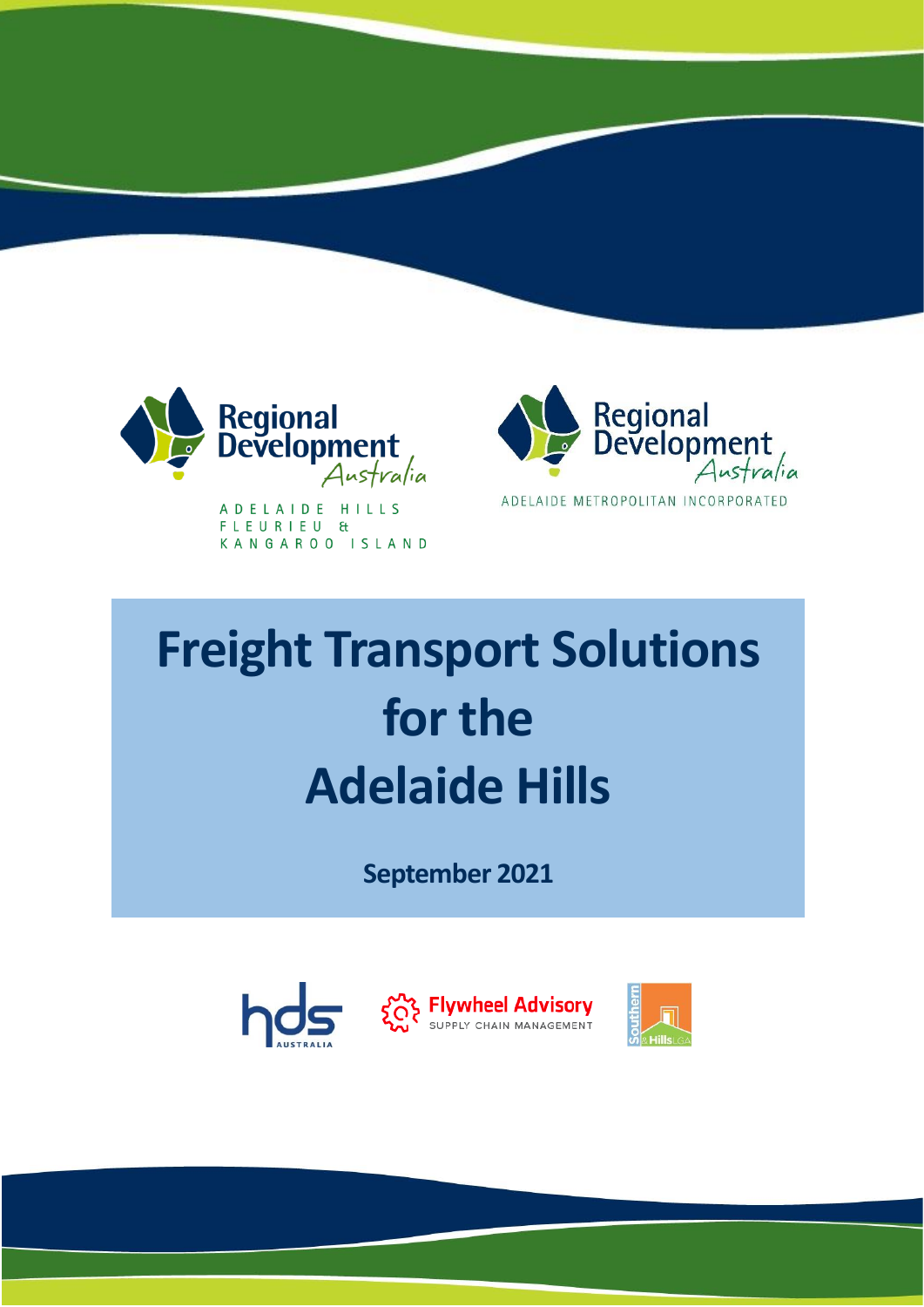## Contents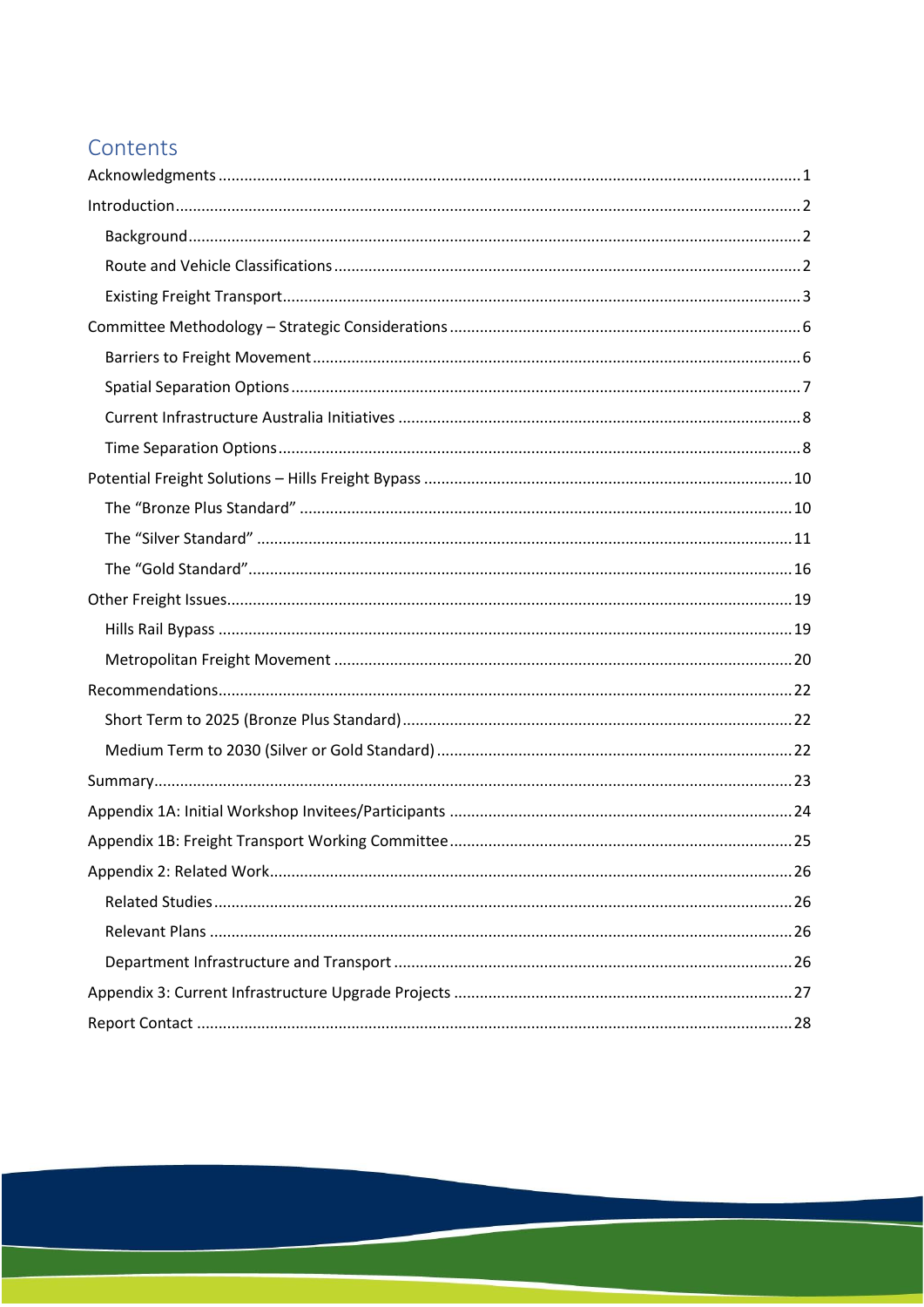## <span id="page-2-0"></span>Acknowledgments

This work is an initiative of and funded by Regional Development Australia Adelaide Hills, Fleurieu and Kangaroo Island, and Regional Development Australia Adelaide Metro.

Regional Development Australia Adelaide Hills, Fleurieu and Kangaroo Island are proud to partner with Southern & Hills Local Government Association.

We thank all workshop participants who shared their knowledge, professional views and otherwise contributed to make this piece of work possible.

We thank the consultants, HDS Australia and Flywheel Advisory who guided this work and made significant contributions to this report.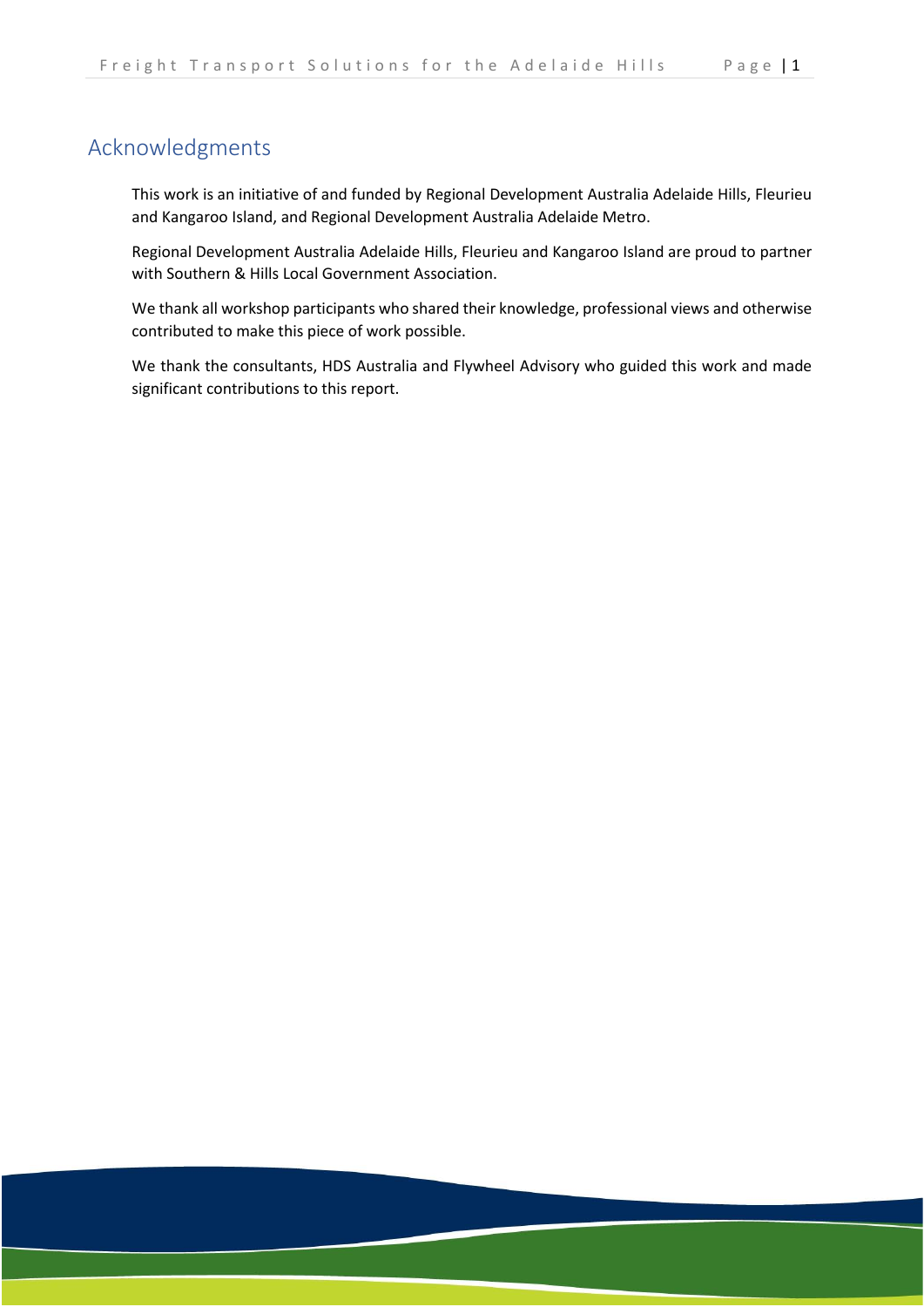## <span id="page-3-0"></span>Introduction

#### <span id="page-3-1"></span>Background

On 1 December 2020 Regional Development Australia Adelaide Hills, Fleurieu & Kangaroo Island (RDA AHFKI) hosted a workshop to bring stakeholders together (refer Appendix 1A: Initial Participants) to collaboratively formulate a plan of action to address the challenges associated with the Adelaide Hills Transport Corridor. The workshop focussed on:

- Recapping transport challenges (mass transit and freight) faced by the Hills regions and the constraints of the Hills/Adelaide corridor;
- Revisiting previous studies to reach agreement on what remains relevant;
- Agreeing a process or processes for resetting the ideas that will define the solutions; and
- Agreeing who is responsible for delivering and managing any recommended outcomes.

A key conclusion from the initial workshop recognised that people movement and freight movement, while generally using the same road and rail corridors, have differing needs and seek substantially different outcomes. These outcomes may be complementary but are more often in conflict.

It was therefore agreed that two Working Committees be formed, one to examine Freight Transport (chaired by John Olson from HDS Australia) and one to examine People Movement (chaired by John Devney from GTA Consultants now Stantec). Members of the Freight Transport Working Committee are listed in Appendix 1B.

This report outlines the findings and recommendations for improvement to freight transport through the Adelaide Hills corridors.

Both the people and freight transport reports are available at https://rdahc.com.au.

#### <span id="page-3-2"></span>Route and Vehicle Classifications

National Transport Commission Performance Based Standards (PBS) vehicle routes (Figure 1) are classified into four national network levels (Levels 1 to 4). These network levels include a Class A and Class B category for the vehicle lengths and cover general mass limits, concessional mass limits and higher mass limits.

The approved PBS route network for South Australia is available through the RAVnet map system. Examples of typical PBS Level 2A and PBS Level 3A heavy vehicles are shown in Figure 2.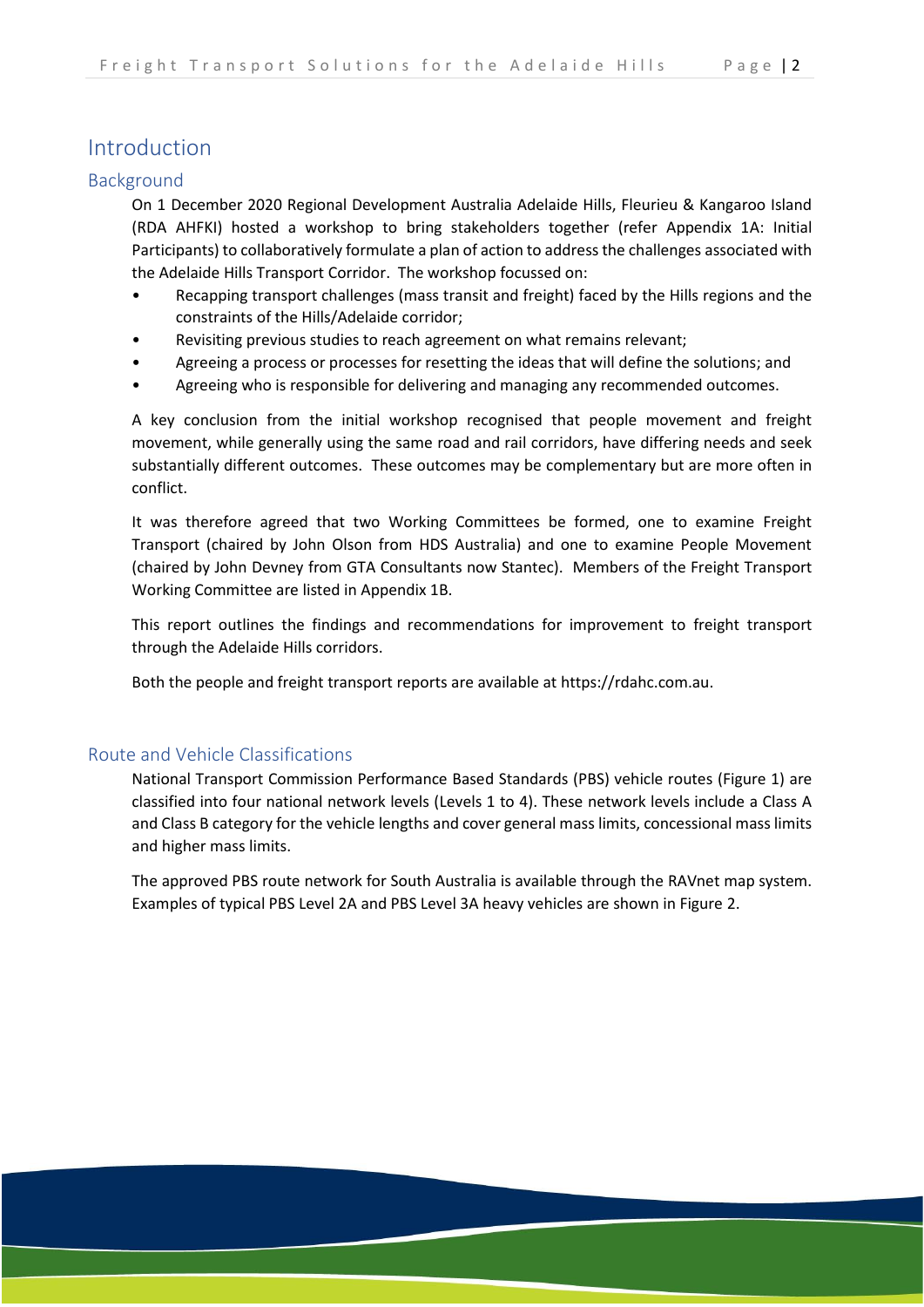| Road     | <b>Vehicle length (metres)</b> | <b>PBS</b>     | Close present vehicle description           |
|----------|--------------------------------|----------------|---------------------------------------------|
| network  |                                | network        |                                             |
|          |                                | level          |                                             |
| Level 1A | Equal or less than 20 m        | 1              | Single articulated vehicle or truck trailer |
|          |                                |                | combination                                 |
| Level 2A | Equal or less than 26 m        | $\mathcal{P}$  | B-double                                    |
|          |                                |                |                                             |
| Level 2B | Greater than 26 m but equal    | $\overline{2}$ | B-double fitted with quad axle groups       |
|          | or less than 30 m              |                |                                             |
| Level 3A | Equal or less than 36.5 m      | 3              | Double road train (type I)                  |
|          |                                |                |                                             |
| Level 3B | Greater than 36.5 m but        | 3              | Double road train (type I)                  |
|          | equal or less than 42 m        |                |                                             |
| Level 4A | Equal or less than 53.5 m      | 4              | Triple road train (type II)                 |
|          |                                |                |                                             |

#### Figure 1 – PBS Vehicle Routes (https://www.sa.gov.au)

#### Figure 2 – Example Class 2 Heavy Vehicles (https://www.nhvr.gov.au)



#### <span id="page-4-0"></span>Existing Freight Transport

The Adelaide Hills region is a natural barrier to heavy road freight movement, due to the steep descent/ascent associated primarily with the hills face zone.

Existing gazetted options for movement of PBS Level 2A heavy vehicles (typically 26m B-Doubles) through the Adelaide Hills are shown in Figure 3. Primary routes are limited to the South-Eastern (SE) Freeway and Sturt Highway, with a southern access (too long to be practical, except in an emergency) via Strathalbyn and Mount Compass.

Existing gazetted options for PBS Level 3A heavy vehicles (typically 36.5m A-Double road trains) through the Adelaide Hills are shown in Figure 4. There is only one available route, namely the Sturt Highway, with a connection to the Dukes, Princes and Mallee Highways via the Hills Freight Bypass Route.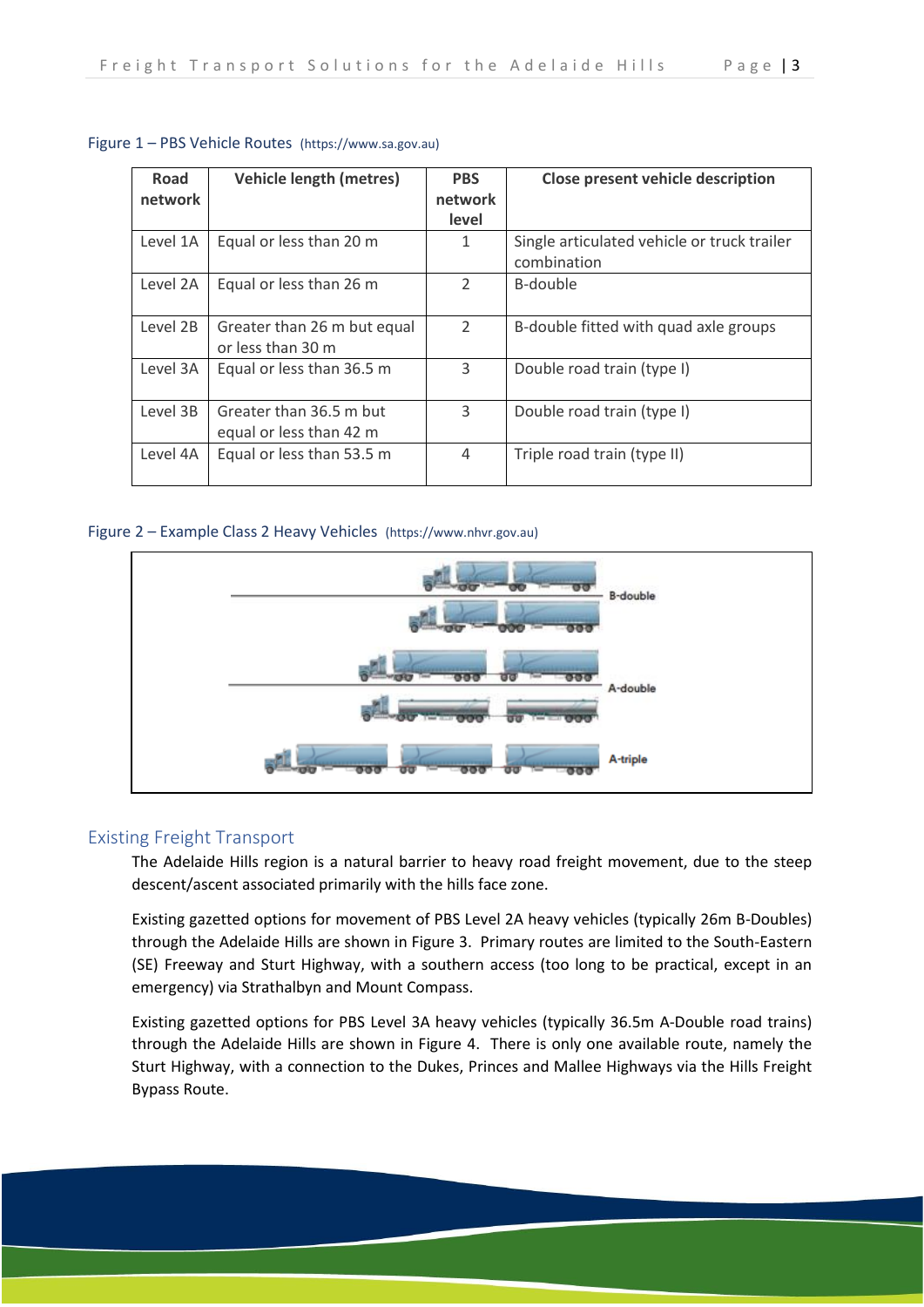

Figure 3 – RAVNet Map for 26m B-Double Movement through/around Adelaide Hills.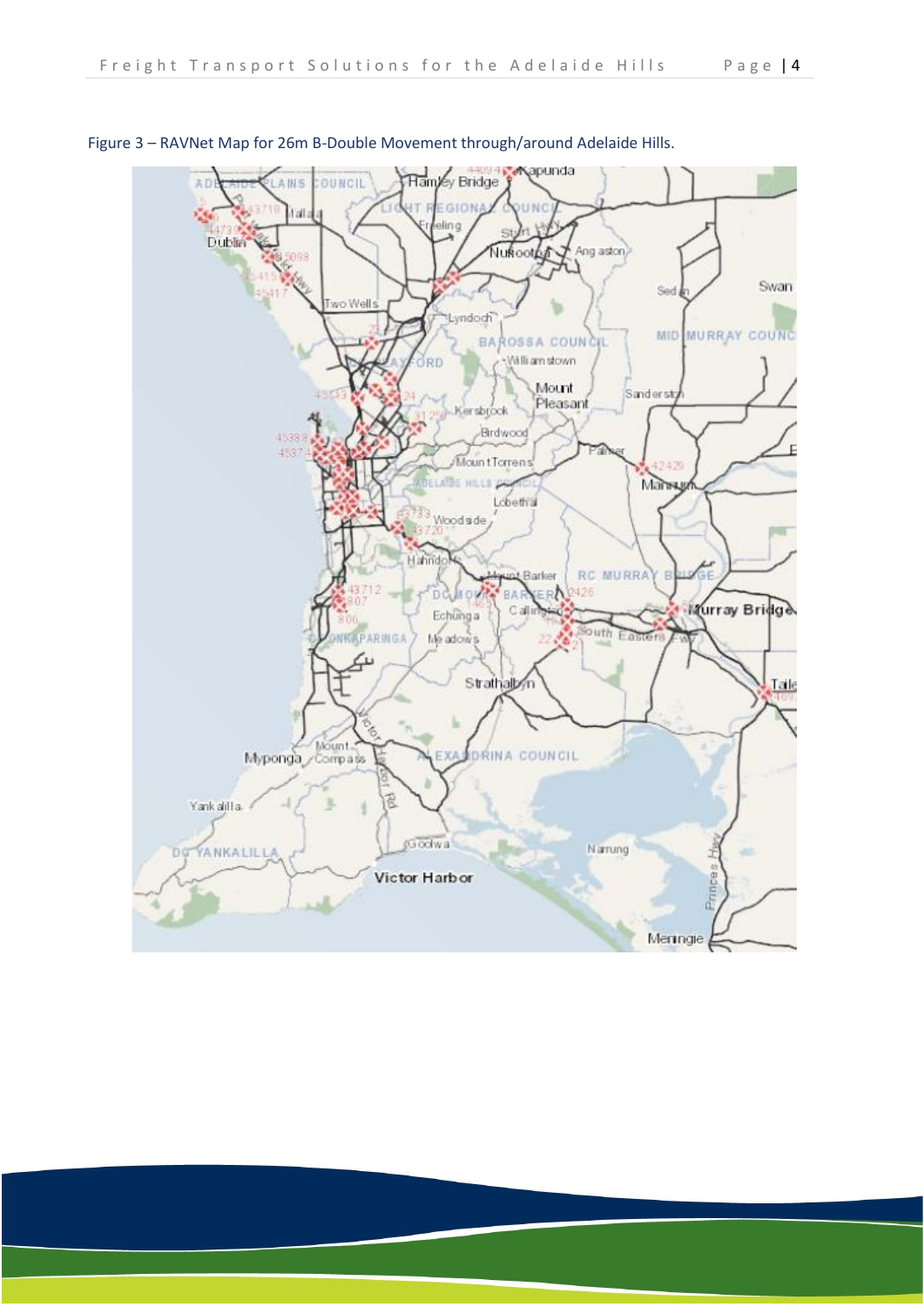

Figure 4 – RAVNet Map for Road Train (typically 36.5m A-Double road trains) movement through/around Adelaide Hills.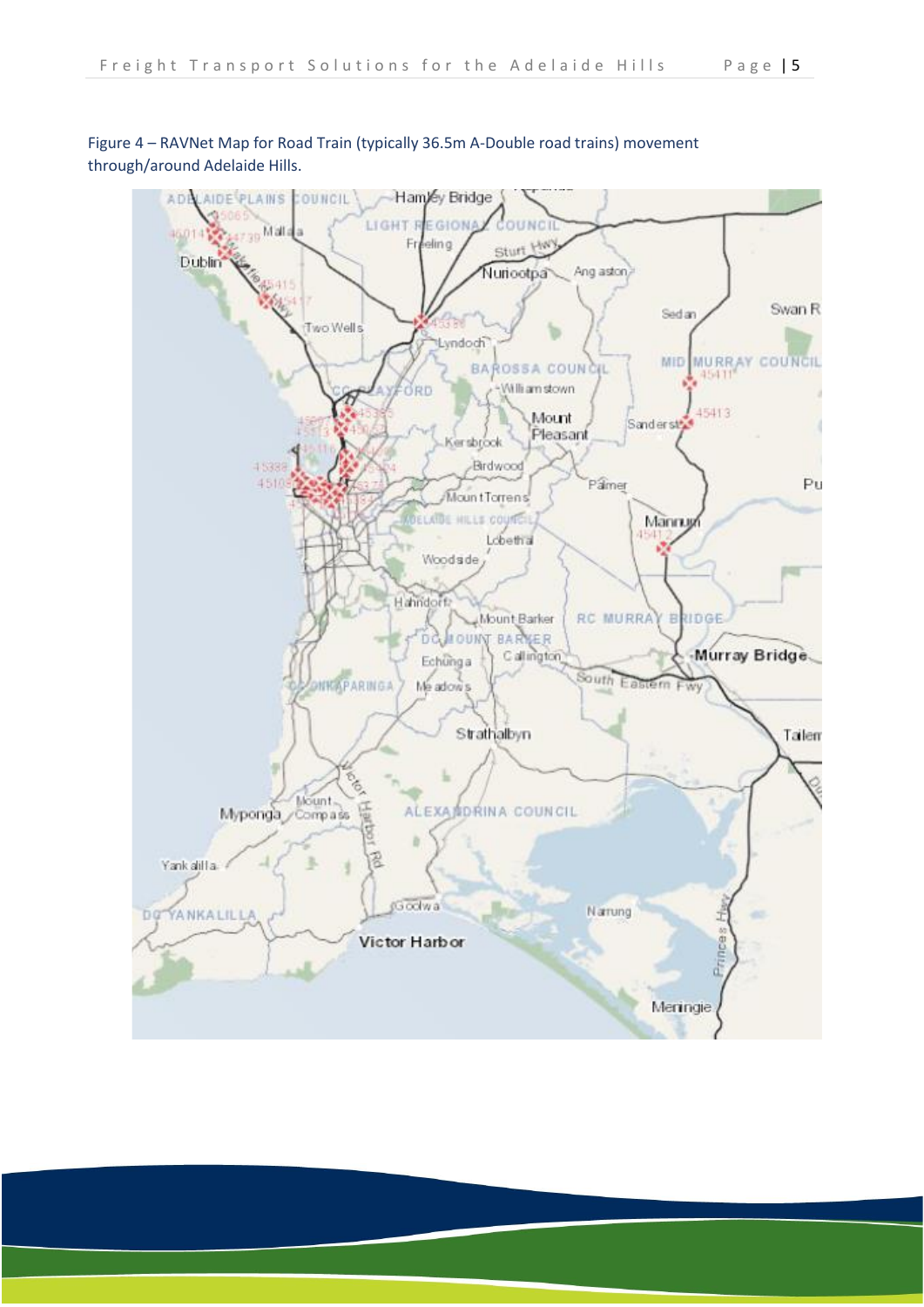## <span id="page-7-0"></span>Committee Methodology – Strategic Considerations

#### <span id="page-7-1"></span>Barriers to Freight Movement

The Adelaide Hills Transport Corridor workshop held on 1 December 2020 highlighted a range of issues facing the movement of people and freight through the Adelaide Hills, predominantly via the SE Freeway but also recognising existing and emerging alternative routes (such as the Hills Freight Bypass and the South Coast Freight Corridor).

Following establishment of two Working Committees, one with a focus on People Movement, the other Freight Movement, the Freight Working Committee met on two subsequent occasions. Workshop 1 was held on 10 February 2021, while Workshop 2 was held on 26 March 2021.

During Workshop 1, the Freight Committee explored barriers to moving freight through the Adelaide Hills and summarised:

- The Adelaide Hills are a natural barrier to heavy freight movement, due to the steep descent/ascent associated primarily with the hills face zone.
- Existing options for 26m B-Double Movement are:
	- $\circ$  SE Freeway (B-Doubles will continue to use this option by choice or because the freight origins are along the SE Freeway, or due to destinations in the central/south of Adelaide, as it is the shortest route in distance and time).
	- o Southern Gazetted Route (via Strathalbyn and Mount Compass onto Victor Harbor Road) will only be used in the event of closure of the SE Freeway and access is required to southern Adelaide suburbs.
	- o Hills Freight Bypass (via Murray Bridge and Sedan onto Sturt Highway) will generally only be used in the event of a SE Freeway closure and access is required to the northern Adelaide suburbs, or by choice if the B-Double has a destination north of Adelaide.
- Existing options for Road Train Movement, covering PBS Level 3A (equal or less than 36.5m Standard (Double) Road Train) are –
	- Hills Freight Bypass (via Murray Bridge and Sedan onto Sturt Highway) is the only current option. The route is 90km longer than the SE Freeway route, which will take about 50 minutes extra at off-peak times, but as little as 20 mins extra during metro peak times.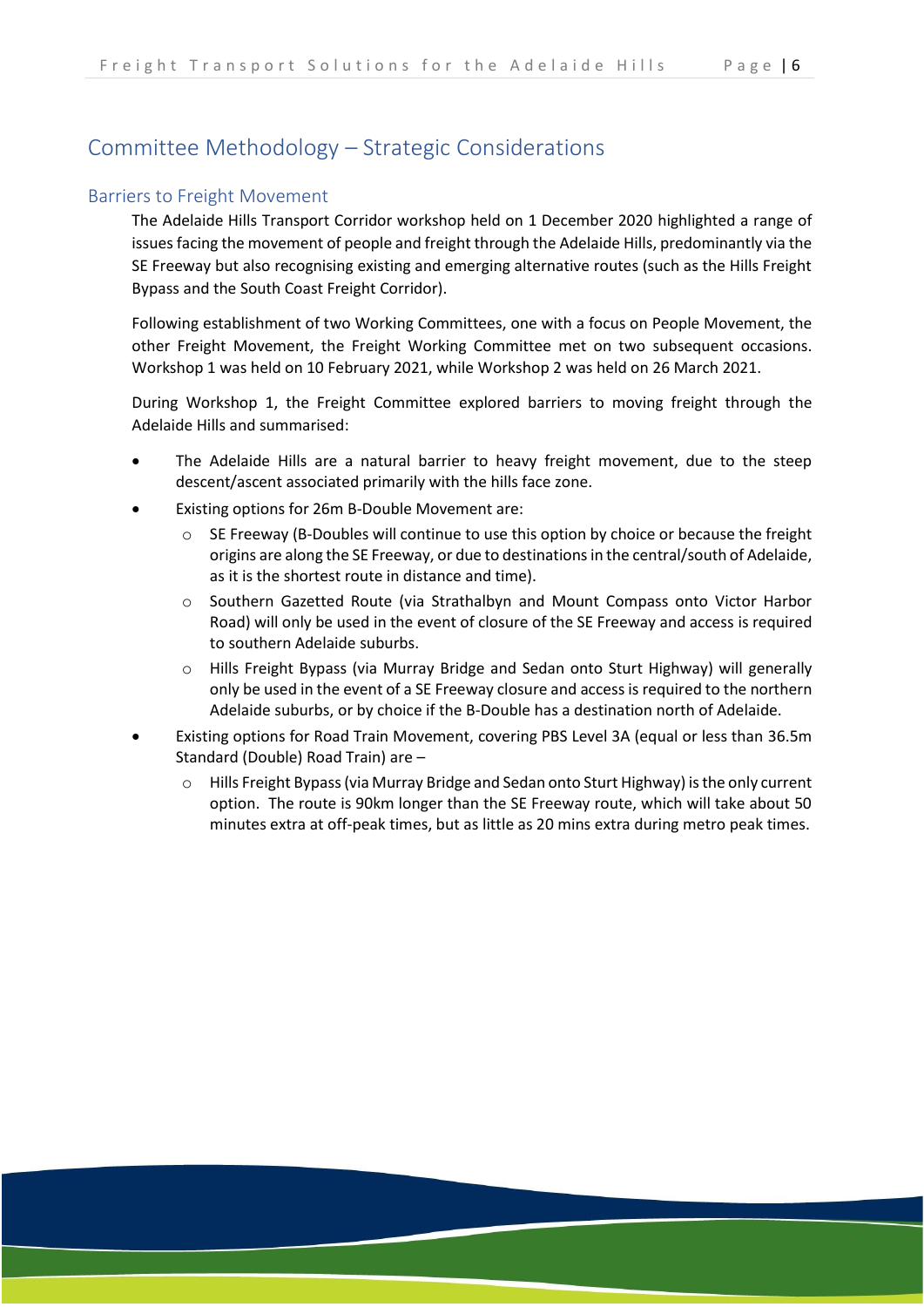#### <span id="page-8-0"></span>Spatial Separation Options

Workshop 1 also considered likely freight demand in the short, medium, and long term. This was framed considering what the committee participants considered to be "Bronze Standard", "Silver Standard" and "Gold Standard" solutions for various freight route options and heavy vehicle classifications. In summary:

**"Bronze Standard"** – This utilises the current Hills Freight Bypass for PBS Level 3A and possibly 3B, incorporating three bridge widening upgrades as presently planned by DIT. Two further realignments between Murray Bridge and Sedan would take the route to a "Bronze Plus Standard". The solution also incorporates the current SE Freeway for B-Doubles, with at-grade improvements at Glen Osmond intersection, plus intersection upgrades along Portrush, Hampstead and Grand Junction Roads, as currently scheduled by DIT for completion over the next two years.

**"Silver Standard"** – This would utilise the current Hills Freight Bypass for some B-Doubles and all PBS Levels 3A/3B, but with major upgrades at the:

- Murray Bridge end (possibly redirected through Monarto); and,
- Sturt Highway end (grade separation at the existing location and/or a greenfields link from Sedan to Truro).

Upgrades to the Sturt Highway would also be required (i.e., full duplication from the existing duplicated section near Nuriootpa to the start of the Hills Freight Bypass).

The "Silver Standard" solution would also involve the SE Freeway remaining the main route for B-Doubles, with grade separation at Glen Osmond intersection, major upgrades to Cross Road and a connection into the North-South Corridor as the preferred metropolitan route.

Additionally, freight operators might be given the option to break Road Train's into B-Doubles, with a stop point / break point at Monarto or Murray Bridge, then send them down the SE Freeway as semi-trailer movements.

**"Gold Standard"** – This is a free-flowing, low risk solution which can be delivered in rural areas without extreme budgets. This would be a GlobeLink (Road Element) type solution for the majority of B-Doubles and all PBS Levels 3A/3B and possibly 4A. The committee agreed that previously considered Eastern Hills Tunnel and Southern Hills Tunnel options are no longer worth pursuing, as the benefit/cost ratio will never stack up. On the other hand, the Greater Adelaide Freight Bypass (a planning study for which was announced by the State Government in late May 2021) may achieve a "Gold Standard" solution, depending upon the chosen alignment and construction standard.

During Workshop 1, participants generally agreed that the hills face zone of the SE Freeway will likely never be suitable for PBS Level 3A or 3B, with negative community perceptions about safety being a significant factor in this assessment.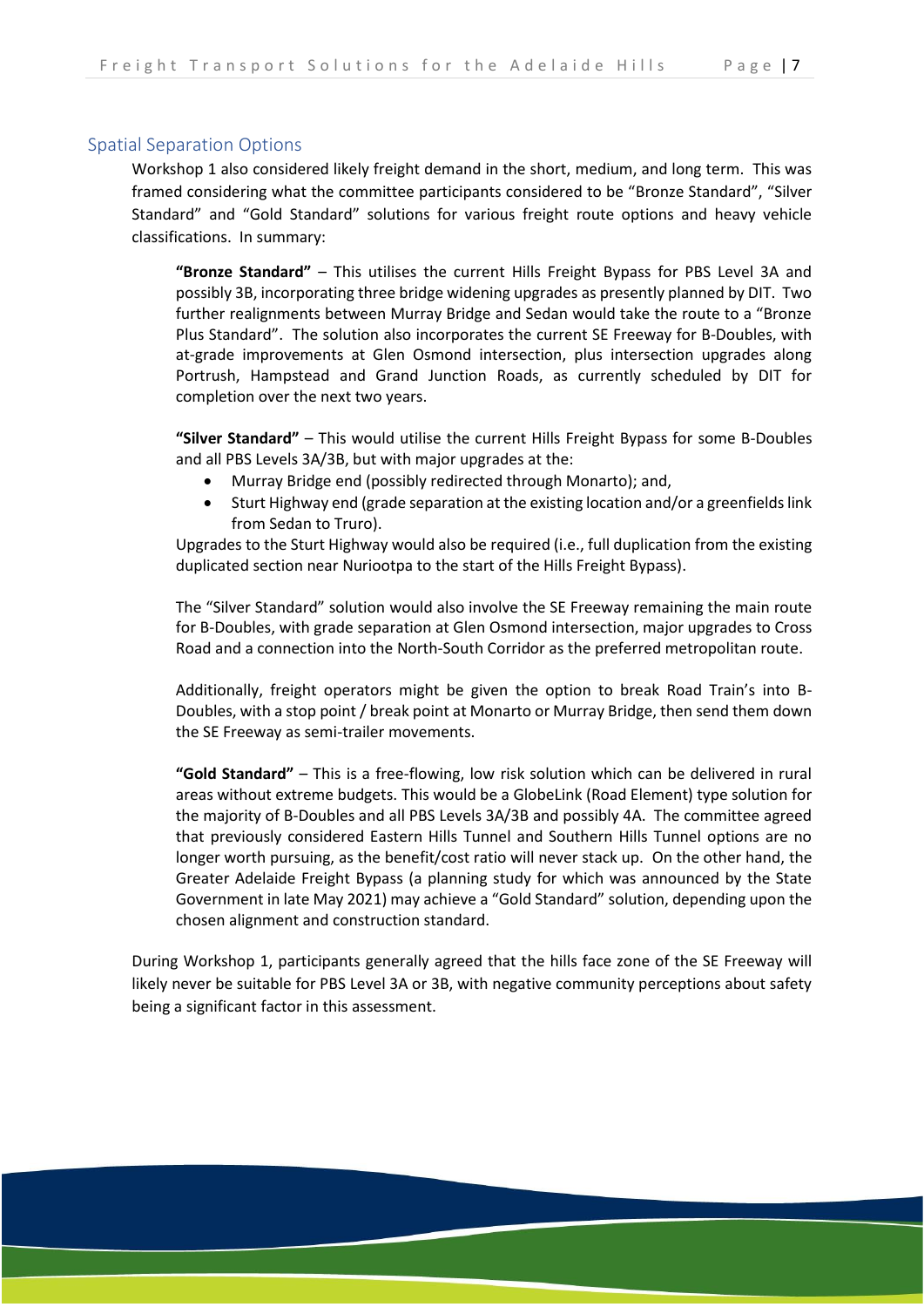#### <span id="page-9-0"></span>Current Infrastructure Australia Initiatives

At Workshop 2, a number of Infrastructure Australia projects which have an impact on freight and passenger movement through the Adelaide Hills Corridor were discussed. These included:

- South Australia High Productivity Vehicle Network Access
- Adelaide North-South Corridor Upgrade
- Adelaide's Outer Ring Route Capacity
- Adelaide Public Transport Capacity and Access
- Melbourne to Adelaide Freight Rail Improvements
- National Road Maintenance Backlog
- Regional Road Network Safety Improvements

From the above list, the project with the highest impact on the future of the Hills Freight Bypass is the first. This "Priority Initiative" within Infrastructure Australia's latest list of major infrastructure projects has as an outcome, the safe and efficient movement of PBS Level 3B (up to 42m AB-Triple Road Train or equivalent) and even possibly PBS Level 4A (up to 53.5m A-Triple Road Train or equivalent) along key national highways and state links. The existing Hills Freight Bypass is one such key link (or it may be replaced by a potential future Greater Adelaide Freight Bypass).

The second and third projects above have a significant impact on the ability for B-Doubles to continue using the SE Freeway as the most direct route to major logistics depots in metropolitan Adelaide. These projects provide for the efficient travel along the existing Portrush Road (Bronze Standard) route and future travel along the Cross Road / North-South Corridor (Silver Standard) route.

#### <span id="page-9-1"></span>Time Separation Options

While discussions at Workshops 1 and 2 mostly focussed on opportunities for spatial separation of heavy freight vehicles from other lighter freight and commuter traffic along the SE Freeway and metropolitan routes (mainly Portrush Road and in the future, Cross Road), time-based separation of freight and commuter traffic was also briefly considered. This option becomes a more realistic possibility as current investigations into heavy vehicle road user charging progress and the introduction of related technology improvements with regard to heavy vehicle route and performance tracking.

At Workshop 2, Evan Knapp (Executive Officer, SA Freight Council) noted that:

- a) Across Australia, time-based control of heavy freight movement has been removed since COVID-19, and there is a strong push by multiple industries to keep freight curfews removed. Attempting to introduce new freight curfews in the Hills would not be supported by industry – both the freight industry and those whose freight is carried.
- b) However, industry may be more amenable to differential pricing mechanisms, once road user charging gets off the ground, whereby heavy vehicle operation outside of peak hours is charged at lower than standard rates, thereby encouraging operational time shifts without the need for curfews.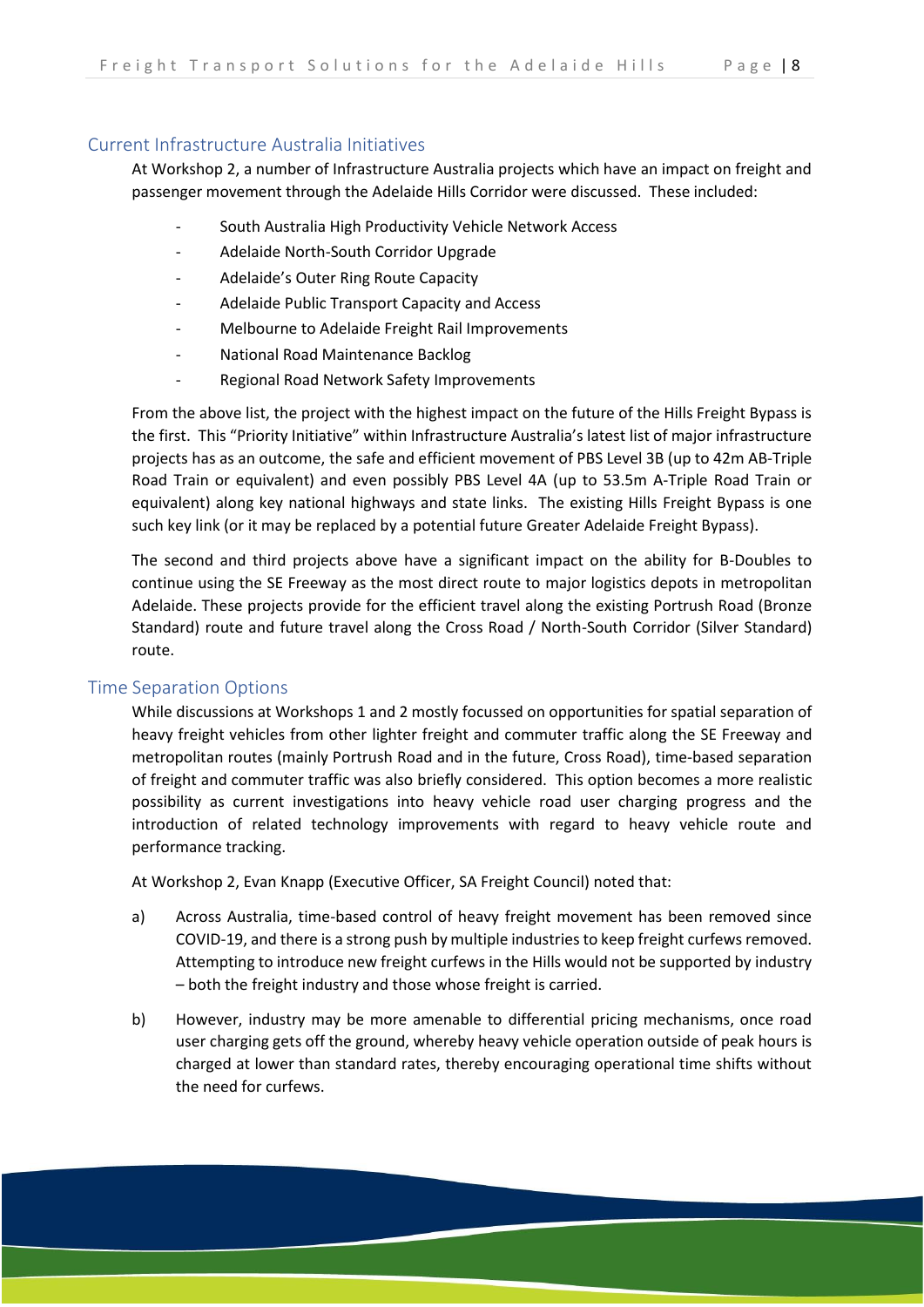This opportunity needs to be further explored for those B-Doubles which need to continue using the SE Freeway and Portrush/Cross Road routes as the quickest and/or most practical route to their destinations. Off-peak capacity of this route remains capable of handling such vehicles at a reasonable level of service, but the level of service during peak periods is already at a sub-optimal level, with further strain expected as Hills population growth continues at a rapid rate (particularly in and around Mount Barker).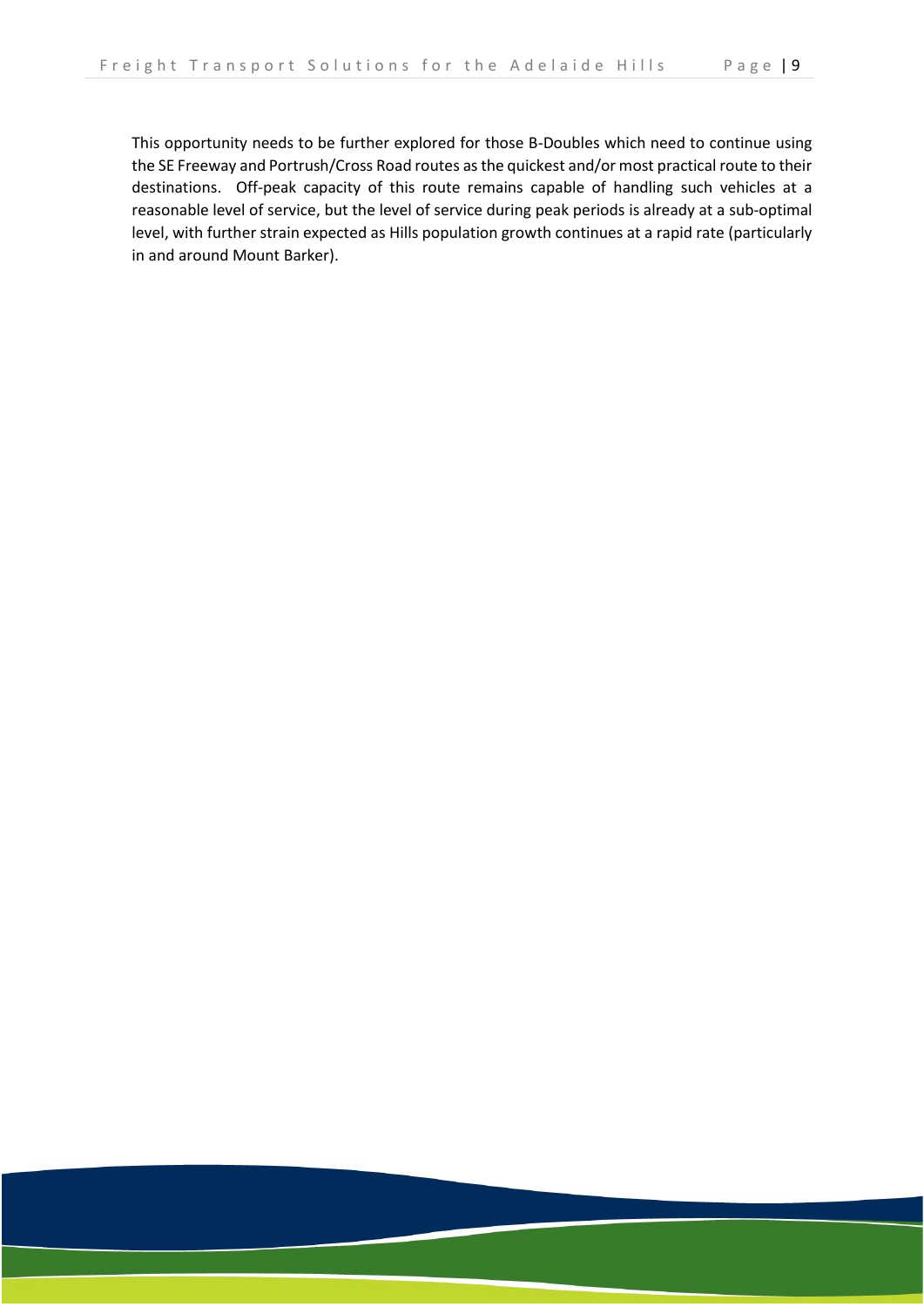## <span id="page-11-0"></span>Potential Freight Solutions – Hills Freight Bypass

#### <span id="page-11-1"></span>The "Bronze Plus Standard"

There are general carriageway improvements and pavement rehabilitation works currently underway or planned by DIT for sections of the Hills Freight Bypass from Angas Valley Road to the Sturt Highway.

In addition, there are seven specific sites where road improvements are required before the route will be fully fit-for-purpose as a gazetted PBS Level 3A (36.5m Road Train) route. These sites are shown on the map on the next page (Figure 5) and listed as follows:

- 1. Reedy Creek Bridge Upgrade. This project is approved by DIT, fully funded and underway, with completion expected in 2022.
- 2. Saunders Creek Bridge Upgrade. This project is approved by DIT, fully funded and underway, with completion expected in 2022.
- 3. Marne River Bridge Upgrade. This project is approved by DIT, fully funded and underway, with completion expected in 2022.
- 4. Intersection Widening at Maurice Road / Cypress Terrace in Murray Bridge. This requirement was identified in a 2017 Heavy Vehicle Route Assessment (HVRA) carried out by HDS Australia on behalf of DIT as a "very high risk" site for PBS Level 2 and PBS Level 3 vehicles. The Rural City of Murray Bridge is currently the road manager for this section of the Hills Freight Bypass and has not indicated any timeline or funding approval for this upgrade.
- 5. Intersection Widening at Cypress Terrace / Mannum Road in Murray Bridge. This requirement was identified in the 2017 HVRA as a "very high risk" site for PBS Level 3 vehicles. DIT is the road manager for this section of the Hills Freight Bypass and has not indicated any timeline or funding approval for this upgrade.
- 6. Intersection Priority Realignment at Randell Road. This requirement was identified in the 2017 HVRA as a "low risk" site for PBS Level 2 and PBS Level 3 vehicles but offers a significant opportunity for efficiency improvement. DIT has not indicated any timeline or funding approval for this upgrade (noting that this is unlikely to occur until current relevant planning studies are completed).
- 7. Intersection Priority Realignment at Angas Valley Road. This requirement was identified in the 2017 HVRA as a "low risk" site for PBS Level 2 and PBS Level 3 vehicles but offers a significant opportunity for efficiency improvement. DIT has not indicated any timeline or funding approval for this upgrade (noting that this is unlikely to occur until current relevant planning studies are completed).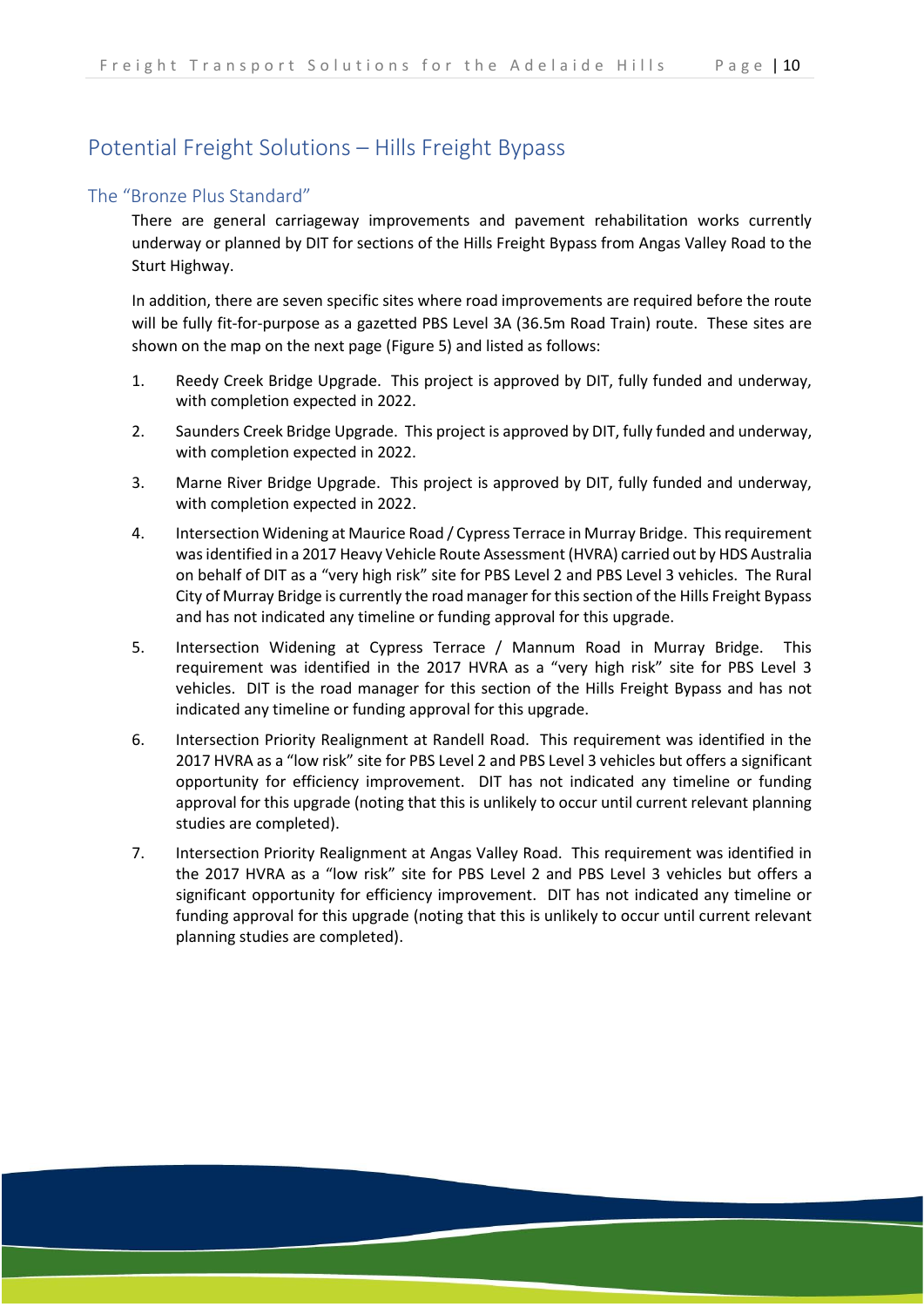

#### Figure 5 – Proposed "Bronze Plus" Improvements along Hills Freight Bypass

#### <span id="page-12-0"></span>The "Silver Standard"

The Infrastructure Australia "Priority Initiative" titled South Australia High Productivity Vehicle Network Access targets, as a minimum, use of the proposed network by PBS Level 3B (42m Long Road Train) and preferably by PBS Level 4A (up to 53.5m Triple Road Train). To achieve this target for the Hills Freight Bypass, it requires a "Silver Standard" solution that incorporates all of the "Bronze Plus" upgrades listed above, together with additional considerations as discussed in this section.

Turning movements for PBS Level 3B vehicles generally track similar to PBS Level 3A. Hence from a turning movement perspective, the "Bronze Plus" Solution for the Hills Freight Bypass (including Improvements 4 and 5) will accommodate PBS Level 3B turning movements. Turning movements for PBS Level 4A vehicles are marginally larger than PBS Level 3B, but likely to be sufficiently similar that they can also be accommodated within the "Bronze Plus" Solution for the Hills Freight Bypass.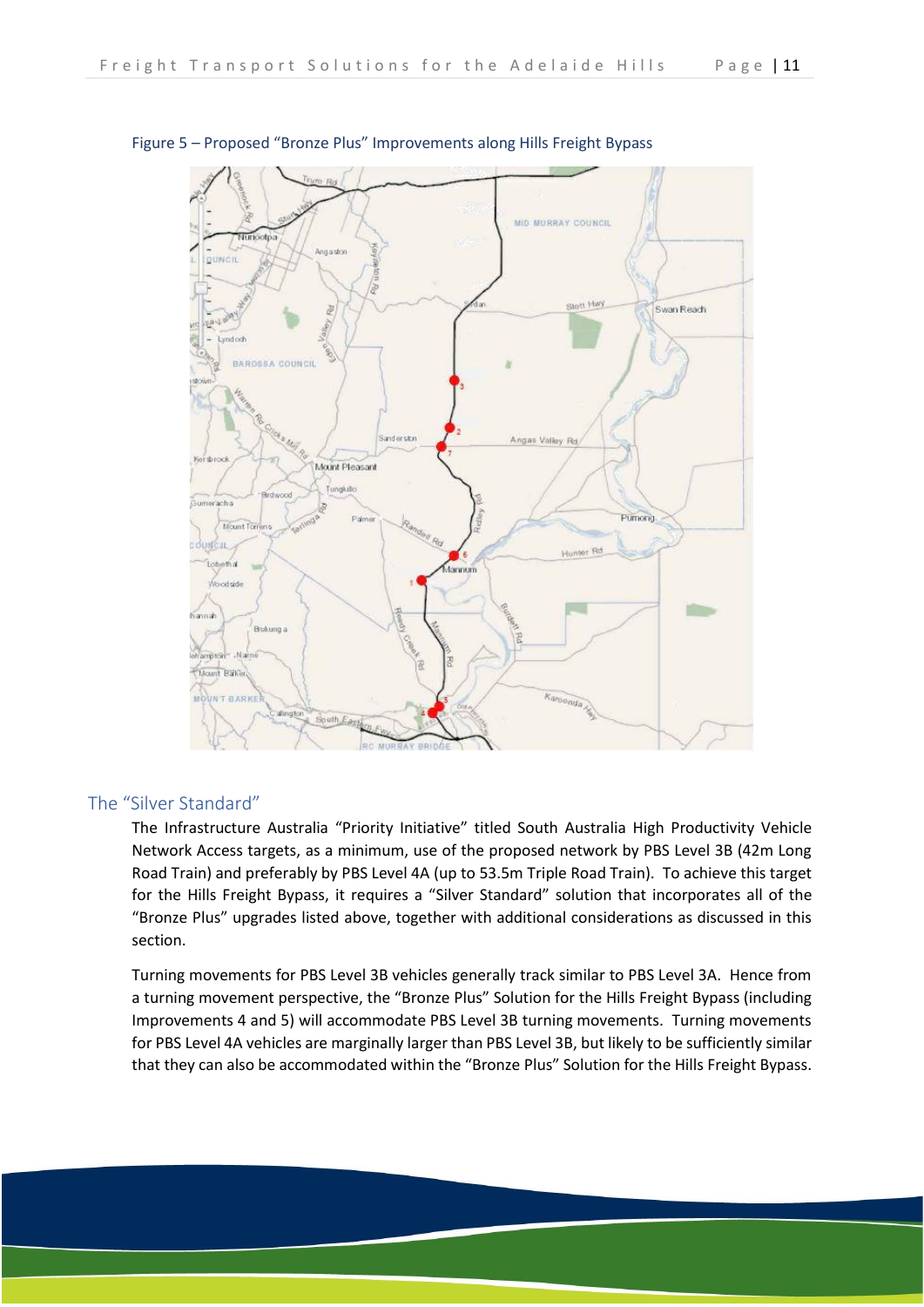However, the additional length of PBS Level 3B and PBS Level 4A vehicles is a significant consideration in the capacity of the existing alignment of the Hills Freight Bypass to accommodate these longer vehicles. Potential traffic delays may occur at the SE Freeway Swanport Interchange on and off ramp intersections with Swanport Road, as well as subsequent Murray Bridge OD Route junctions with Swanport Road, Brinkley Road, Adelaide Road, Cypress Terrace and Mannum Road. These locations are shown in the map below (Figure 6).



Figure 6 – Proposed "Silver" Improvement Locations along Murray Bridge OD Route

Further delays (and associated high safety risks) are likely at the current at-grade junction of the Hills Freight Bypass and Sturt Highway.

Traffic modelling for all the above intersections will be necessary to determine whether each intersection will have the capacity to safely handle current and future projected traffic volumes (both heavy vehicles and general vehicles).

Also of concern is the impact of larger vehicles crossing the active Adelaide – Melbourne railway line on Cypress Terrace. The added length of PBS Level 3B or PBS Level 4A vehicles travelling over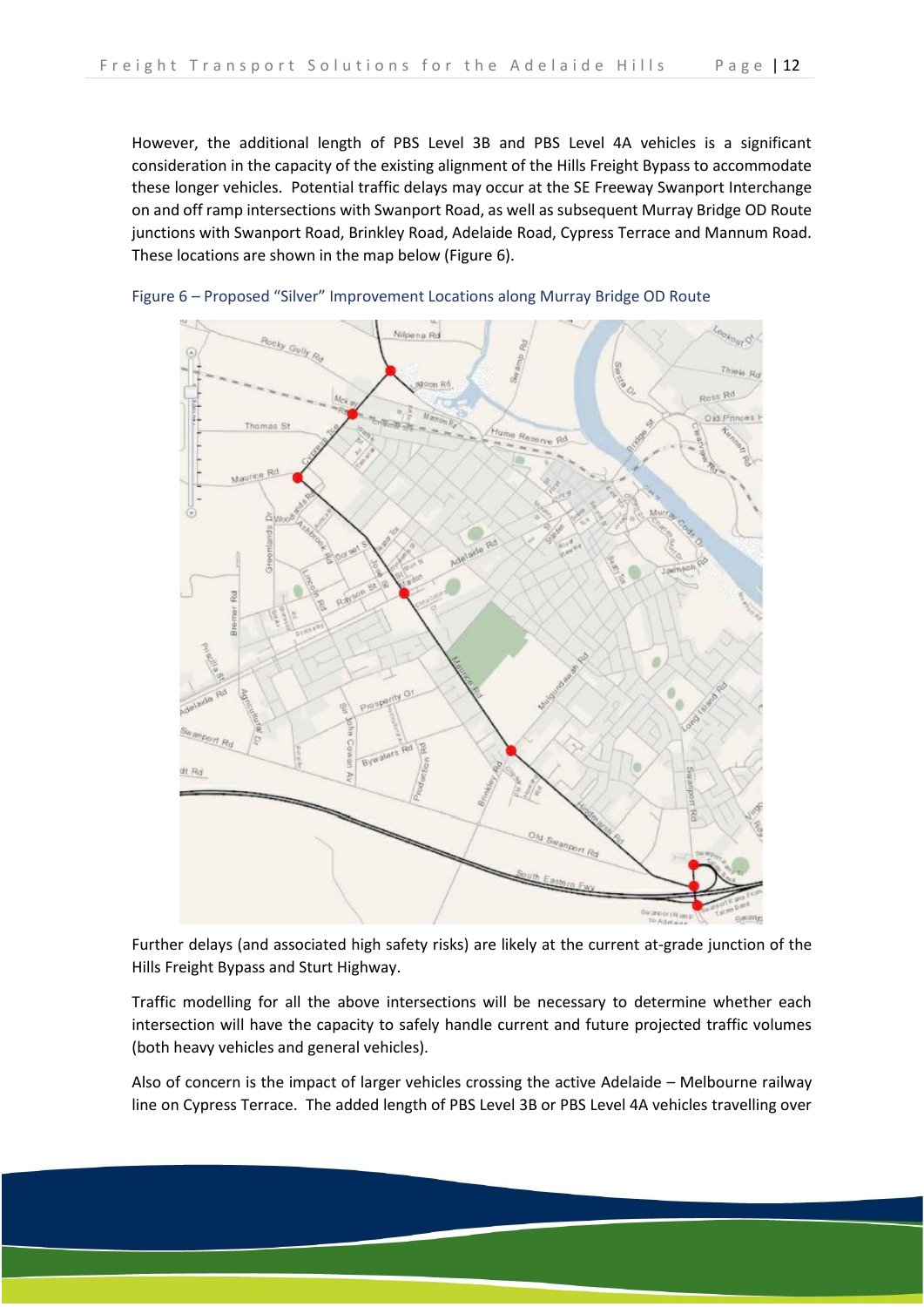the level crossing will require longer active signal times. Short stacking<sup>1</sup> is not an issue though, since the north-east approach to the crossing has 450m length back to Mannum Road, while the south-west approach has 750m back to Maurice Road.

#### **Potential Solutions – Southern End**

#### Upgrade Murray Bridge Over Dimension Route

Clearly the lowest cost option for achieving a fit-for-purpose standard to accommodate PBS Level 3B and potentially PBS Level 4A vehicles at the southern end of the Hills Freight Bypass is to firstly model and then upgrade, as required, the eight sites shown on the previous page. This may, or may not, achieve a solution suitable to the Murray Bridge community since the Level of Service associated with each intersection (under current and/or future traffic volumes) may degrade to an unacceptable level. Inherent safety risks related to the time taken for these longer heavy vehicles to turn across traffic flows on Swanport Road and Mannum Road, potentially also Maurice Road, will also need to be considered, with all listed sites potentially requiring traffic lights to ensure safe manoeuvre of the extra-long vehicles.

Implicit within the above level of improvement to the Murray Bridge Over Dimension Route, and its role as part of the Hills Freight Bypass, in turn part of the South Australia High Productivity Vehicle Network, is the need for DIT to assume responsibility as road manager for care and control of the Murray Bridge Over Dimension Route. It may be appropriate for a road swap with the Rural City of Murray Bridge to be arranged, with Council assuming road manager responsibilities for Swanport Road and Mannum Road between the Swanport Interchange and Cypress Terrace.

#### Monarto to Hills Freight Bypass Link

This link has already been identified in the Murraylands & Riverland Local Government Association (MRLGA) 2030 Regional Transport Plan and the MRLGA Regional Roads Freight Movement Study as a Key Regional Freight Route. It is not currently gazetted to PBS Level 2A due to several isolated improvements which are still needed, mainly some curve widening and shoulder sealing. Improvements to make it fit-for-purpose as a PBS Level 2B route have been planned by the Rural City of Murray Bridge, which is the road manager for the regionally significant local roads that make up the bulk of the Monarto to Hills Freight Bypass Link. A commitment to funding the improvements was deferred from FY 2021-22 budget planning until the state government's intent (through DIT) regarding other upgrades to the Hills Freight Bypass and its ultimate PBS Level (as discussed in previous sections) was made clear.

Should upgrades to the Murray Bridge OD Route fail to meet satisfactory levels of traffic capacity or safety or should the Murray Bridge community reject PBS Level 3B and/or PBS Level 4A heavier vehicles travelling through their township, significant upgrades to the Monarto to Hills Freight Bypass Link should be considered as the most viable alternative. The route would be longer than

<sup>&</sup>lt;sup>1</sup> Short-stacking occurs when a long vehicle such as a semi-trailer does not have enough space to completely clear the crossing and stops while part of the vehicle is still within the crossing.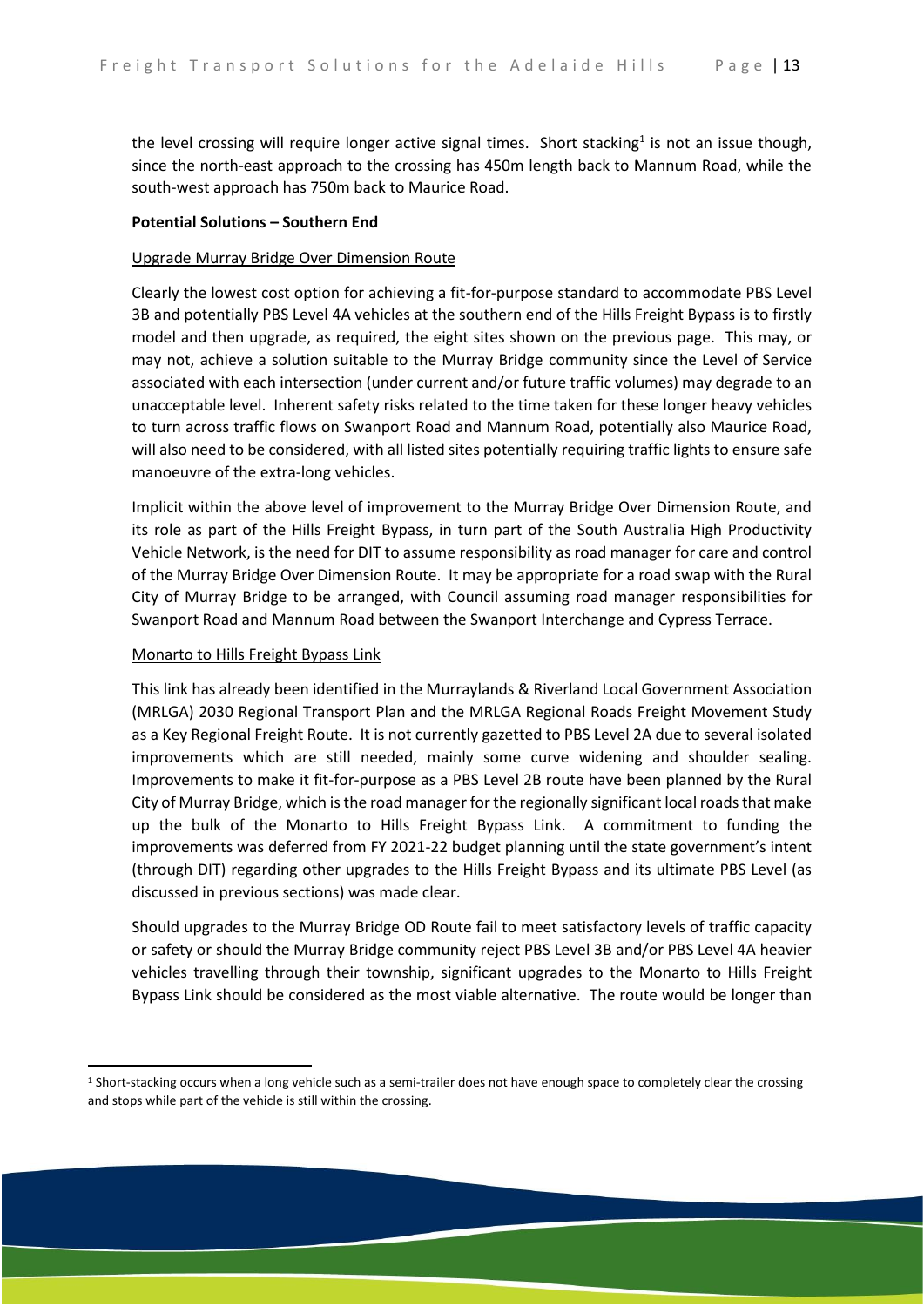using the Murray Bridge OD Route, but not a significant time loss for their overall journey (which might be to/from Melbourne or the far north of South Australia).

Upgrade of the Monarto to Hills Freight Bypass Link to PBS Level 4A would require, in the first instance, a full length HVRA to determine general improvements along the route (such as pavement width), together with site specific safety and capacity investigations at Monarto Interchange on/off ramps, the Adelaide – Melbourne Railway Crossing, Old Princes Highway, Five Ways Intersection, Reedy Creek Road and Mannum Road. These locations are shown on the following map (Figure 7).

Figure 7 – Proposed "Silver" Improvement Locations along Monarto to Hills Bypass Link



#### **Potential Solutions – Northern End**

At-Grade Improvements to Sturt Highway Junction

The Hills Freight Bypass / Sturt Highway at grade junction was last upgraded in 2017 as part of DIT's most recent investment in the Hills Freight Bypass to achieve a PBS Level 3A fit for purpose standard. A photo of the construction works is shown through Google Street View in Figure 8.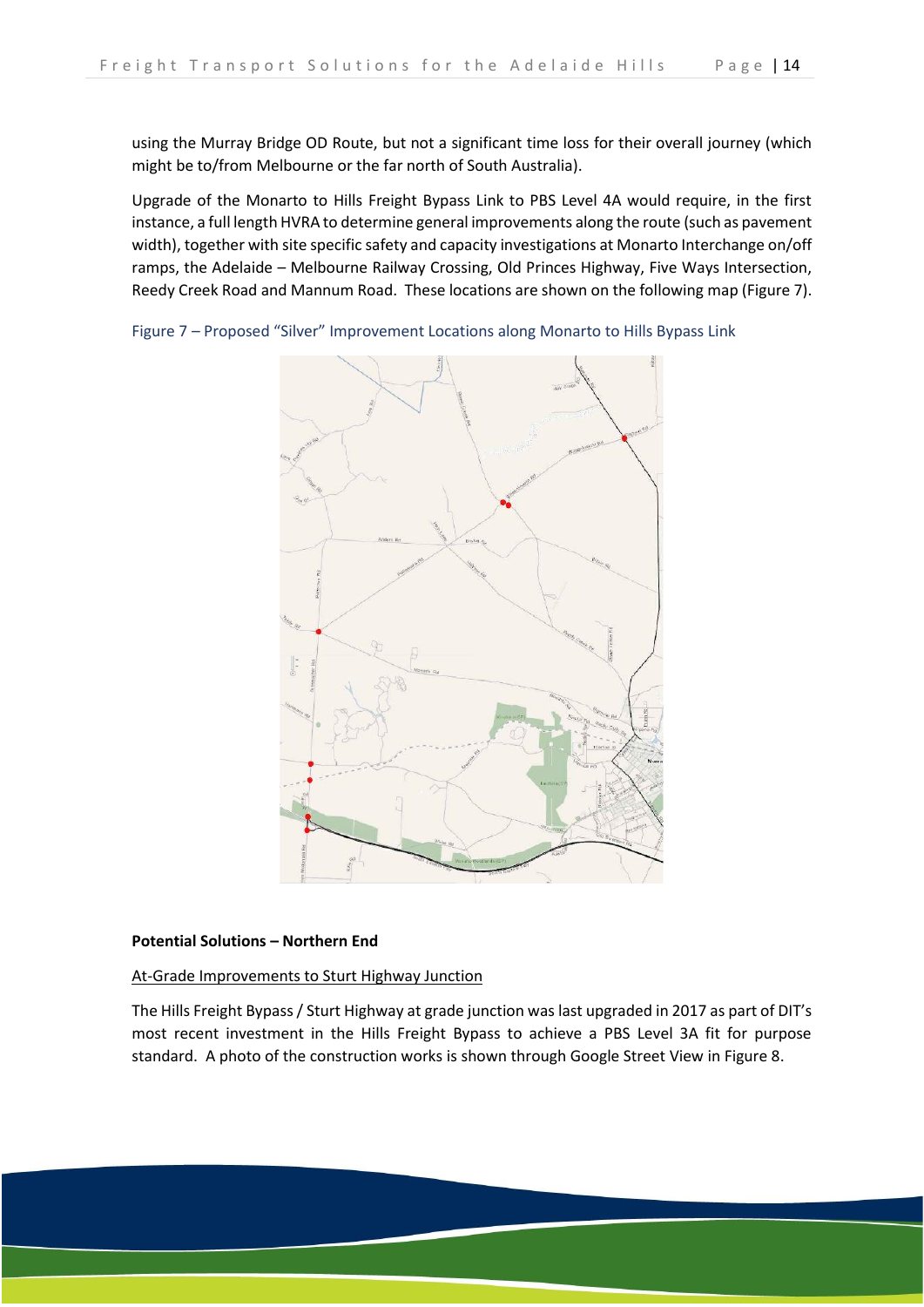

#### Figure 8 – Hills Freight Bypass / Sturt Highway Intersection Upgrade

Further improvements to turning movement capability at the junction to accommodate PBS Level 3B and PBS Level 4A vehicles are undoubtably feasible, as there is plenty of land area available. This will ensure that left turn movements from Sturt Highway (eastbound) into the Hills Freight Bypass (southbound) and from the Hills Freight Bypass (northbound) into Sturt Highway (eastbound) will be achievable without crossing adjacent through traffic lanes.

However, a major safety risk occurs with right turn movements, due to the high volume of traffic on Sturt Highway, restrictions on site distance in both directions on the Sturt Highway, and the extra length of PBS Level 3B and PBS Level 4A vehicles increasing the time that these vehicles are exposed to a potential collision while crossing through lanes.

As a minimum upgrade, significant separation and channelisation of the right turn movements (including raised traffic islands) is recommended (akin to the Augusta Highway / Copper Coast Highway intersection before its most recent grade separation). This will ensure that stationary heavy vehicles waiting to turn right from Sturt Highway into the Hills Freight Bypass, or slowly accelerating heavy vehicles turning right from the Hills Freight Bypass into Sturt Highway, will have dedicated lanes in which to undertake their deceleration/acceleration manoeuvres. Even so, a Rural Junction Active Warning System (RJAWS) may also need to be introduced to compensate for sight distance limitations along Sturt Highway.

#### Grade Separation Sturt Highway Junction

As with all rural intersections involving the at-grade turning movement of large heavy vehicles in an otherwise high-speed environment, significant residual risk remains no matter what the treatment. As volumes of traffic (both general use and heavy vehicles) increase, so does the probability of an adverse event and the associated safety risk.

The only way to significantly reduce risk at the Hills Freight Bypass junction with Sturt Highway, particularly to accommodate PBS Level 3B and PBS Level 4A vehicles, is to grade separate one or both heavy vehicle right turn movements. Since the likely primary direction from which PBS Level 3B and PBS Level 4A vehicles will travel is to/from Adelaide, it may be possible to introduce a single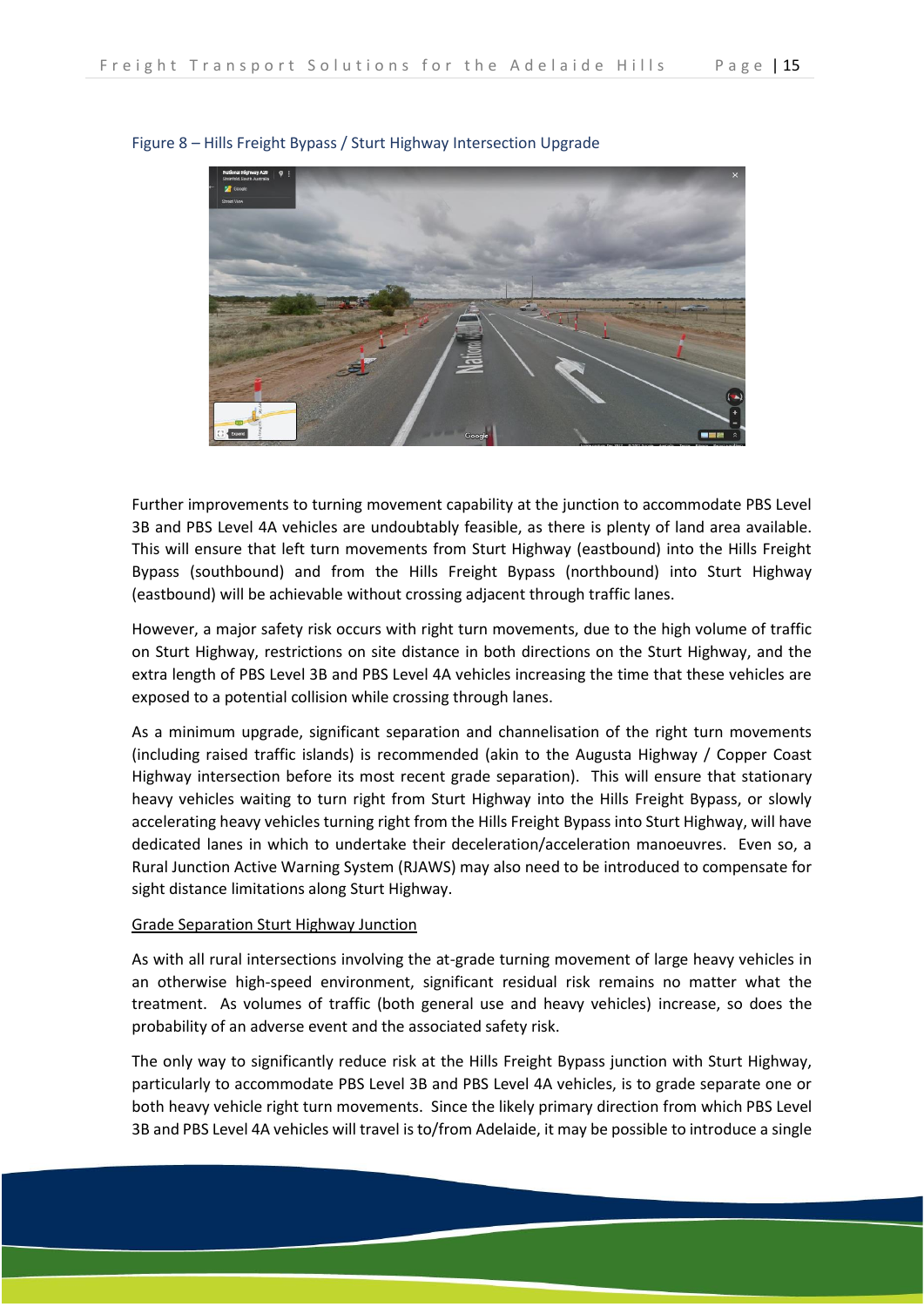"flyover" allowing eastbound vehicles on Sturt Highway to turn right into the Hills Freight Bypass without crossing westbound Sturt Highway traffic. This would be a significant safety improvement, however it would still leave an at-grade right turn movement from the Hills Freight Bypass into Sturt Highway (eastbound). Not ideal, given the potential for PBS Level 4A stock vehicles to be taking that route as part of the Strzelecki Pastoral Route.

A better, but more expensive solution, is the introduction of a partial clover-leaf solution (such as now being introduced at the Augusta Highway / Copper Coast Highway intersection). Alternatively, a half diamond interchange on the northern side of the Sturt Highway with an overpass, whereby a separate slower speed junction permits right turn movements into and out of the Hills Freight Bypass to cross each other, would be feasible.

#### <span id="page-17-0"></span>The "Gold Standard"

GlobeLink was proposed, evaluated, and subsequently abandoned as a possible road and rail corridor behind the Adelaide Hills. Other "Gold Standard" solutions variously proposed in the last few years have included Eastern Hills Tunnel and Southern Hills Tunnel options running off the SE Freeway. However, these multi-billion-dollar projects are also considered no longer worth pursuing, as the benefit/cost ratio is never likely to stack up.

A greenfields high-speed (average 80km/hr +), high-capacity dual highway between Murray Bridge or Monarto, connecting into the recently announced Truro Bypass (i.e., Sturt Highway Duplication) may still present a viable long-term option, but would be subject to a separate business case and economic study akin to (and using data from) the GlobeLink analysis. The primary point of difference would be utilising an available corridor as much as possible, possibly commencing with a single two-way carriageway then duplicating later.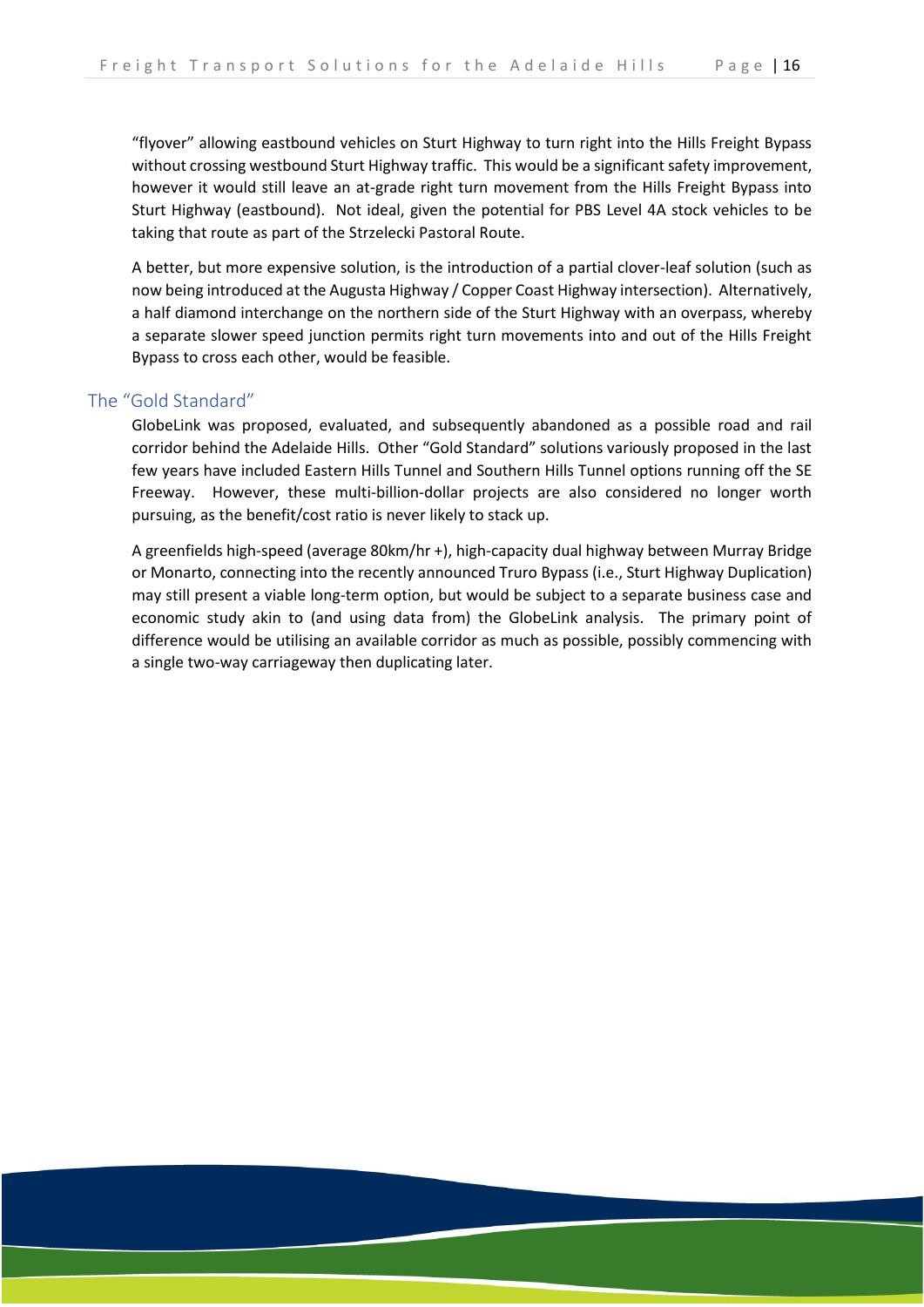Based upon this outline, a potential "Gold Standard" alignment is shown in Figure 9. It starts at Monarto Interchange on the SE Freeway, travels north along Ferries McDonald and Schenscher Roads to Five Ways Intersection, then along Pallamana Road to Reedy Creek Road. This section of the route constitutes most of the current Monarto to Hill Freight Bypass Link.

At Reedy Creek Road, the route would head north, using current sub-arterial and local roads that broadly follow the now disused Monarto to Sedan Rail Corridor. This includes Reedy Creek Road, Western Boundary Road, Millendella Road, Angas Valley Road and Old Sanderston Road, reconnecting with the existing Hills Freight Bypass (Ridley Road) south of Cambrai. The route would then follow the existing Hills Freight Bypass through Cambrai to Sedan.

North of Sedan, a much more direct link exists to connect with the Sturt Highway, which would be beneficial to Adelaide (westbound) traffic, though heavy traffic heading east to NSW or north via Murraylands Road to the Strzelecki Pastoral Route would still use Halfway House Road.



Figure 9 – Possible "Greenfields" Freight Bypass Route

The direct link could utilise Angaston – Swan Reach Road, then Towitta Road and Three Chain Road to Baldon Road, which is likely to connect into the eastern end of the Sturt Highway Truro Bypass.

An alternative route, with greater upgrade requirements but potentially less disruptive to local communities, would use Three Chain Road (or close parallel roads) from Millendella Road all the way to Baldon Road, traveling along the hills face for all that route.

Clearly a major technical investigation of this route to develop an expected total project cost is required. Land acquisition through road widening will still be needed along the route, but this is unlikely to be as disruptive as large greenfields acquisitions. Numerous bridge and culvert crossings will be required, but no tunnelling. The subsequent business case may still not stack up, but the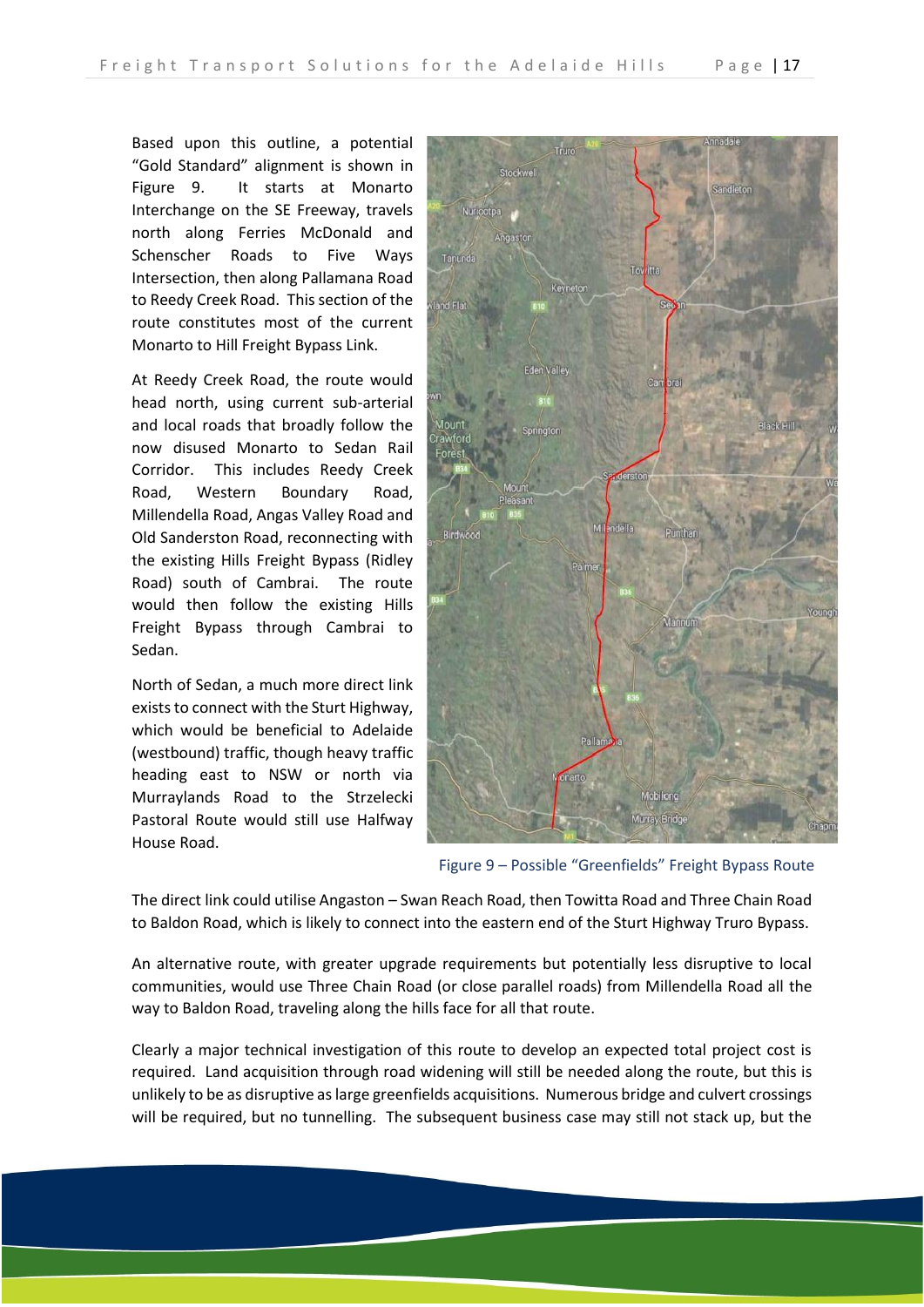benefit/cost ratio will almost certainly be much better than the GlobeLink or other "Gold Standard" proposals.

As announced in late May 2021, a DIT planning study related to a possible Greater Adelaide Freight Bypass may achieve exactly this outcome.

Note that, utilising a route that goes through Sedan effectively allows for the Sedan to Sturt Highway Truro Bypass direct link to be introduced as a stand-alone project, connecting into the rest of the existing Hills Freight Bypass in what could be classified as a "Silver Plus Standard" solution.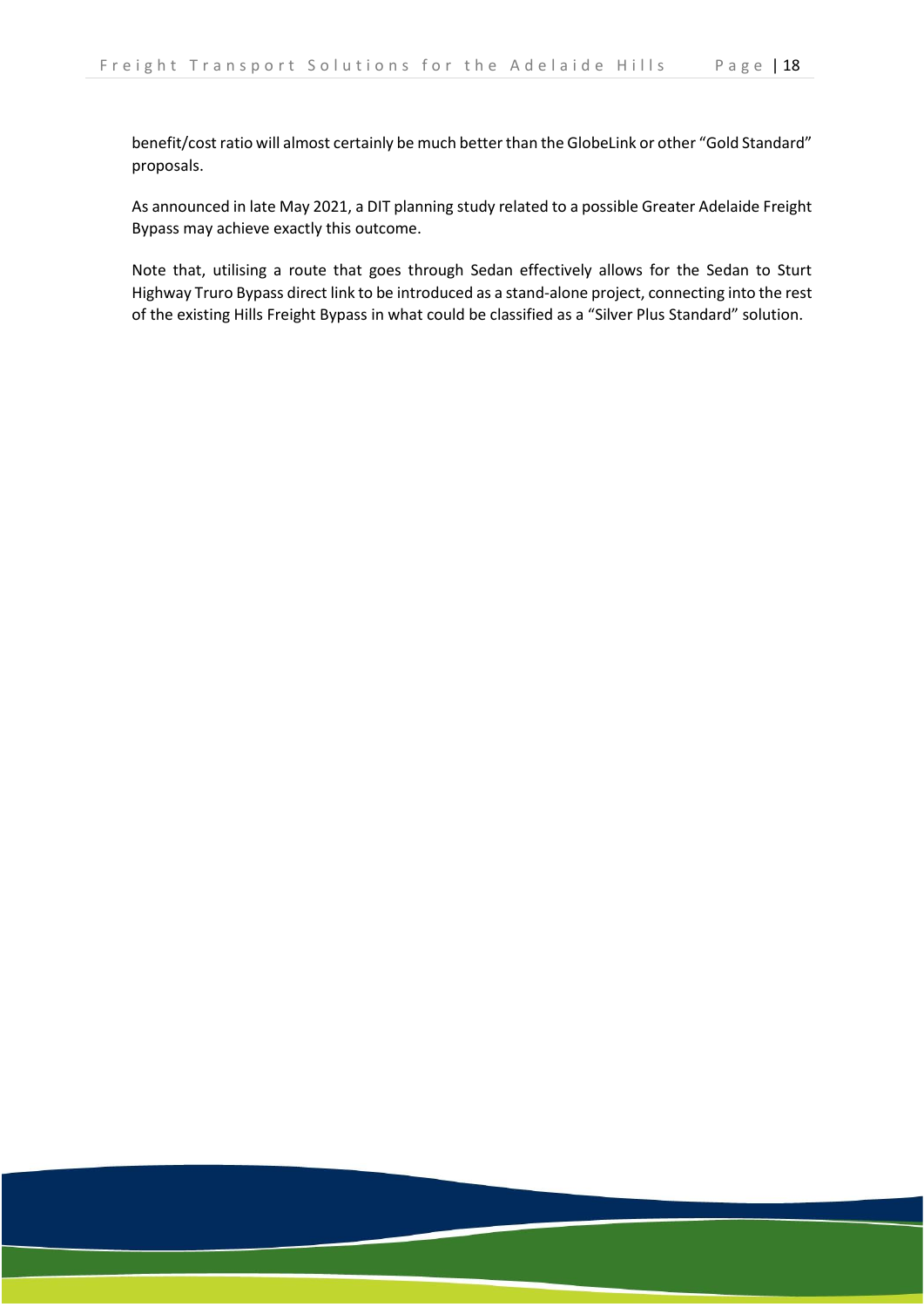## <span id="page-20-0"></span>Other Freight Issues

#### <span id="page-20-1"></span>Hills Rail Bypass

The question of a rail freight bypass of the Adelaide Hills has been posed repeatedly over the last 15 years, including three early reports, namely:

- 1. South Australian Rail Freight A Bypass to Save the Heart of Adelaide, Mitcham Community Rail Freight Task Force, 2007;
- 2. Adelaide Rail Freight Movements Study Discussion Paper, GHD for DITRDLG, October 2009; and
- 3. Adelaide Rail Freight Movements Study Final Report, GHD for DITRDLG, June 2010.

The "Adelaide Rail Freight Movements Study – Final Report" concluded in 2010 that there would be no net economic benefit to the community compared to the Base Case in upgrading the existing rail line and/or constructing a new line on the scale assessed by this Study, which included several Hills Rail Freight Bypass routes. As a result, grade separation of two rail interchanges in metropolitan Adelaide (Goodwood and Bowden) was undertaken to improve the efficiency of rail freight movement through metropolitan Adelaide to key destinations at the Dry Creek General Rail Freight Terminal and the Outer Harbor Grain Rail Freight Terminal. These two grade separation projects have improved rail freight performance on the existing network, thereby lessening the demand for a rail freight bypass.

In 2018, RDA Adelaide Hills, Fleurieu and Kangaroo Island commissioned Tonkin Consulting to revisit the demand for a hills rail freight bypass. The "Northern Rail Bypass Scoping Study – Final Report" was released in July 2018. The scoping study updated and extended the Adelaide Rail Freight Movements Study to reflect current costs and considered a much broader set of social and economic circumstances. Further, the study has also highlighted the state's critical economic position, and the very real risks of not ensuring our key infrastructure fosters and supports strong investment and growth. More detailed investigations to properly quantify a revised Cost Benefit Analysis for the project were recommended, and to complete a robust Business Case in accordance with the requirements of Infrastructure Australia. Unfortunately, further detailed investigations did not proceed at that time, as the state government was focussed on preparation of a Master Plan and Business Case for GlobeLink, including a rail component for that project.

As mentioned previously, the state government committed to the preparation of a Master Plan and Business Case for GlobeLink, the final report being released in 2019. The KPMG report found that GlobeLink was economically unviable, costing taxpayers \$7 billion with limited benefits and low demand. As such, the state government determined that GlobeLink would not be pursued.

The RDA AHFKI Adelaide Hills Transport Corridor Workshop held on 1 December 2020 included a re-visit of rail freight requirements and the on-going issue of whether a rail freight bypass was warranted. They highlight that Australian Rail Track Corporation (ARTC) still do not see a positive economic benefit in constructing and operating a hills rail freight bypass. During the subsequent Freight Committee Workshop 2, Infrastructure Australia's Priority Initiative "Melbourne to Adelaide Freight Rail Improvements" project was discussed. This highlights the significant cost of achieving double stack container capability along the Melbourne – Adelaide Rail Corridor, with over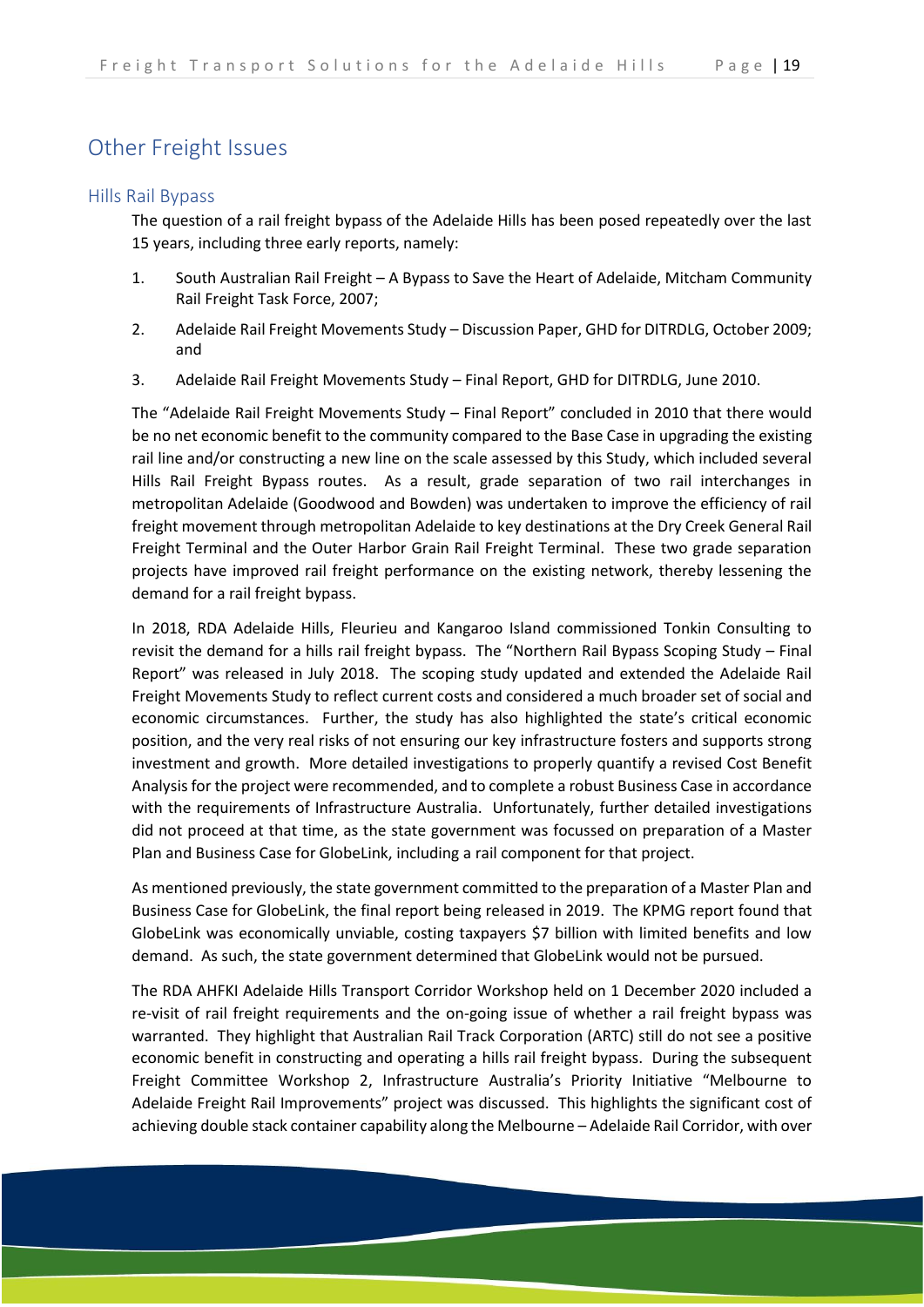1,020 structures that impact on clearance. Without economic benefits from double stacking along the whole route, ARTC does not consider the capital cost of a hills rail freight bypass to be justified. Local proponents are separately arguing that shipment of grain by rail freight from Tailem Bend and further afield in the Mallee would justify the rail freight bypass. ARTC presently does not agree with this economic justification and has no plans to change its shipment arrangements for grain.

Further consideration of a Hills Rail Bypass would only be warranted if the economic and social imperative of using the existing Mount Barker to Adelaide rail corridor for passenger services drives further investigations. Following discussion by the RDA AHFKI "People Transport Solutions" Working Committee, no significant short- or medium-term benefit of using the existing rail corridor for dedicated passenger services was identified. Some discussion on time-based sharing of the rail corridor between freight and passenger services has been explored but is not seen by either RDA AHFKI Working Committee as a feasible solution.

#### <span id="page-21-0"></span>Metropolitan Freight Movement

As referred to above, none of the "Bronze Plus", "Silver" or even "Gold" standard solutions for a Hills Freight Bypass will eliminate the need for the SE Freeway and roads through Metropolitan Adelaide (notably the existing Portrush Road / Hampstead Road route and the proposed Cross Road / North-South Corridor route) to carry B-Doubles for the foreseeable future. As such, options for continued use of these routes by B-Doubles, under ever increasing commuter traffic loads, must be explored. There are fundamentally three means by which this can be done, which are already being addressed through various infrastructure planning and delivery programs initiated by the State Government and managed by DIT. They are:

- 1. Transport Infrastructure Upgrades. Recently completed widening of sections of the SE Freeway is a capacity improvement, which can be combined with recent, current, or soon to be undertaken safety improvements including pavement works, intelligent traffic system upgrades and Heysen Tunnel upgrades. Along the existing Portrush Road / Hampstead Road route, capacity upgrades at Hampstead Road / Grand Junction Road (substantially complete) and Portrush Road / Magill Road (underway) are examples of a "Bronze Plus Standard" solution. Such proposed works are reflected in the Infrastructure Australia High Priority Initiative "Adelaide's Outer Ring Route Capacity". Future intersection upgrades and possible road widening along Cross Road, combined with eventual connection into a completed North-South Corridor, will produce a "Silver Standard" solution in the medium term (by 2030). A "Gold Standard" solution (involving intersection free movement along Cross Road) is highly unlikely in the medium term (even long term) because of the very high cost and/or significant social disruption.
- 2. Public Transport Upgrades. As a logical alternative to continual infrastructure upgrades in response to ever increasing growth in commuter and freight traffic volumes, demand management options have been considered by the "People Transport Solutions" Working Committee, which in turn has a direct benefit to freight movement. In particular, improved capacity and frequency of public transport options between Mount Barker (and other hills communities) will encourage greater patronage and therefore reduce the number of individual 1- or 2-person car-based commuter trips, by consolidating passengers onto bus or other higher volume transport modes. Such proposed works are reflected in the Infrastructure Australia Priority Initiative "Adelaide Public Transport Capacity and Access". This initiative will substantially improve the capacity and safety of freight movement along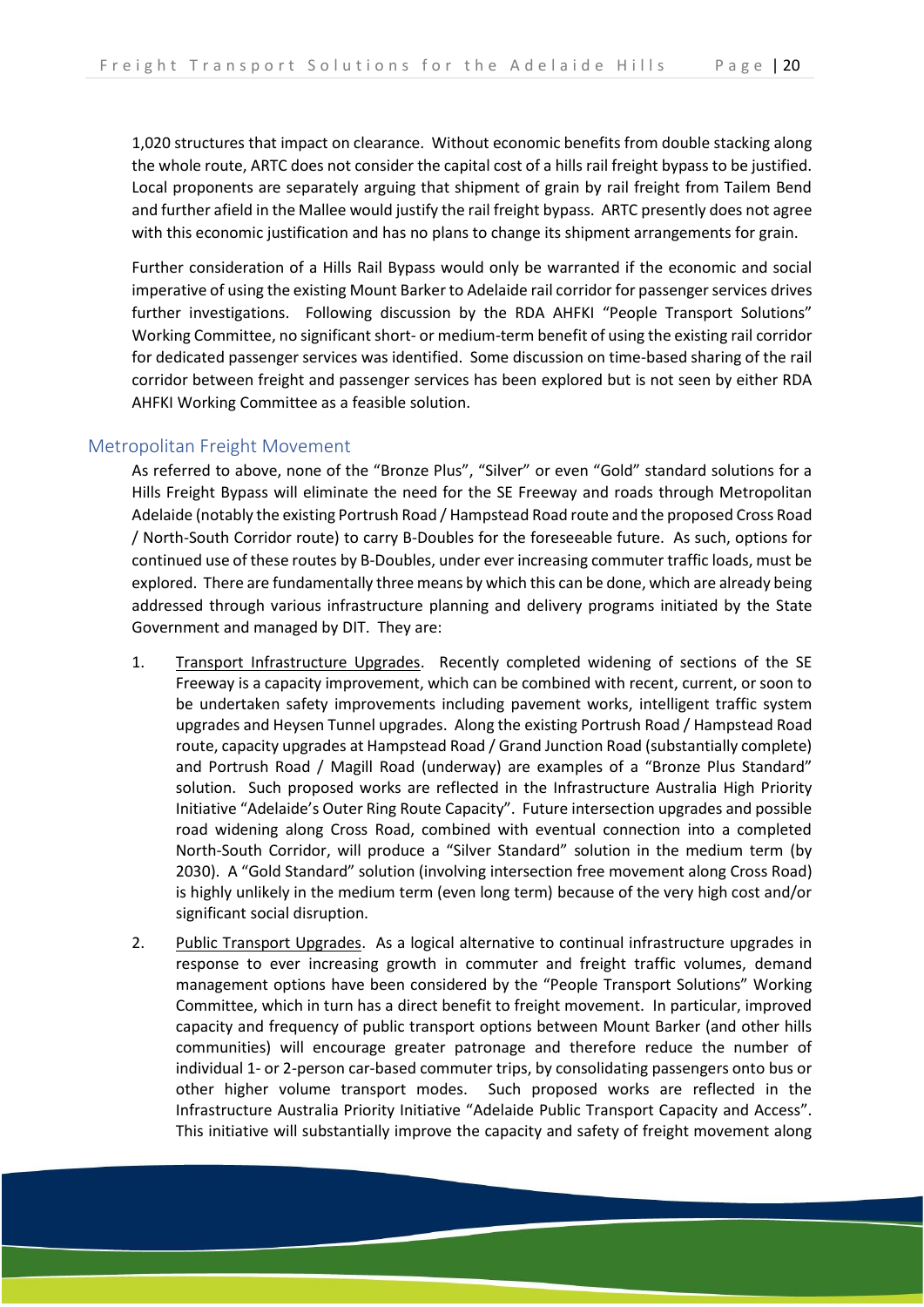the SE Freeway and either Portrush Road or Cross Road metropolitan freight routes, provided the general public embrace the services offered.

3. Time Based Freight Management. As an alternative to public transport upgrades which remove commuter vehicles from the traffic stream, or as a complementary initiative, lowering the number of large freight vehicles (primarily B-Doubles) in the traffic stream during peak hours also provides significant capacity improvements. This may be feasible once heavy vehicle road user charging is adopted as a traffic management practice in Australia. As mentioned earlier, the freight industry is more likely to support this initiative if it is structured as incentives for freight to travel outside peak hours, rather than by way of peak hour curfews.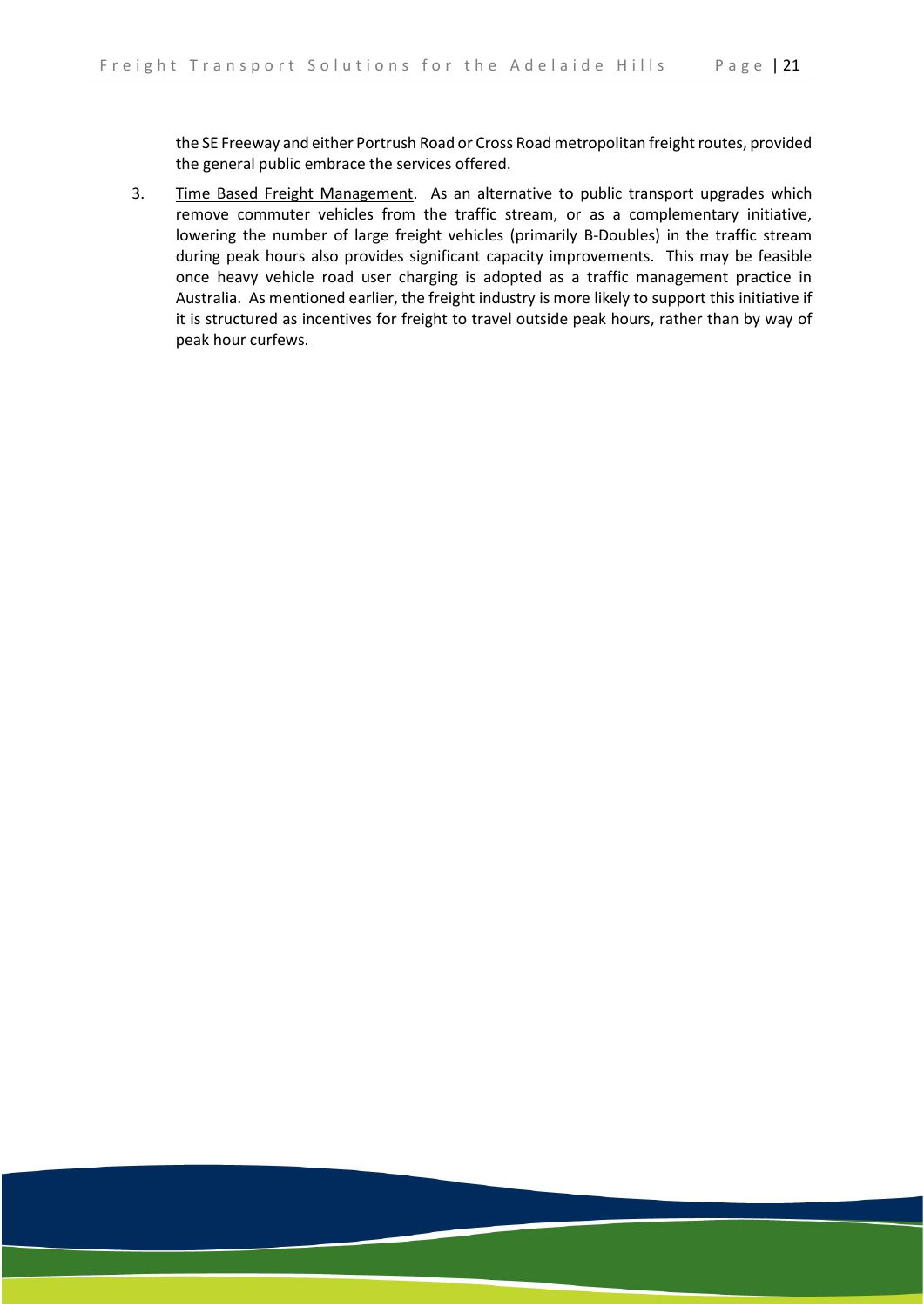## <span id="page-23-0"></span>Recommendations

#### <span id="page-23-1"></span>Short Term to 2025 (Bronze Plus Standard)

DIT's current program of targeted road safety and capacity improvements to the existing Hills Freight Bypass (for PBS Level 2B and higher classification vehicles), and to the SE Freeway and Portrush Road / Hampstead Road metropolitan freight route (for PBS Level 2A B-Doubles) is supported.

DIT's planned design and construction of the Sturt Highway Truro Bypass is supported.

It is recommended that, in the short term:

1. Hills Freight Bypass – Additional Works

State Government support (via DIT) is sought for four additional targeted road safety and capacity improvements to the existing Hills Freight Bypass, namely;

- a. Intersection Widening at Maurice Road / Cypress Terrace in Murray Bridge.
- b. Intersection Widening at Cypress Terrace / Mannum Road in Murray Bridge.
- c. Intersection Priority Realignment at Randell Road.
- d. Intersection Priority Realignment at Angas Valley Road.
- 2. State Government support is sought to improve public transport services between Mount Barker and Adelaide, with patronage of the improved services actively encouraged, thereby reducing commuter traffic growth pressure on the SE Freeway and its intersection with Portrush / Cross and Glen Osmond Roads.

Note that further exploration of a rail freight bypass proposal is not supported unless significant passenger rail transport benefits can be identified that necessitate use of the Mount Barker to Adelaide rail corridor for passenger services.

#### <span id="page-23-2"></span>Medium Term to 2030 (Silver or Gold Standard)

It is recommended that, in the medium term:

3. Greater Adelaide Freight Bypass

DIT's current Greater Adelaide Freight Bypass planning study is supported, with a view to establishing as soon as possible;

- a. In the event of a negative business case for a greenfields route, State Government support is sought for a "Silver Standard" solution which incorporates significant upgrades of the existing Hills Freight Bypass at the southern and northern ends; or
- b. In the event of a positive business case for a greenfields route, it is supported as a "Gold Standard" solution to the movement of PBS Level 2B and higher classification vehicles to Northern Adelaide sites, bypassing the SE Freeway and metropolitan freight routes.
- 4. Metropolitan Freight Movement

State Government support is sought to create a "Silver Standard" solution for metropolitan freight movement of up to PBS Level 2A (B-Doubles), with the primary route becoming Cross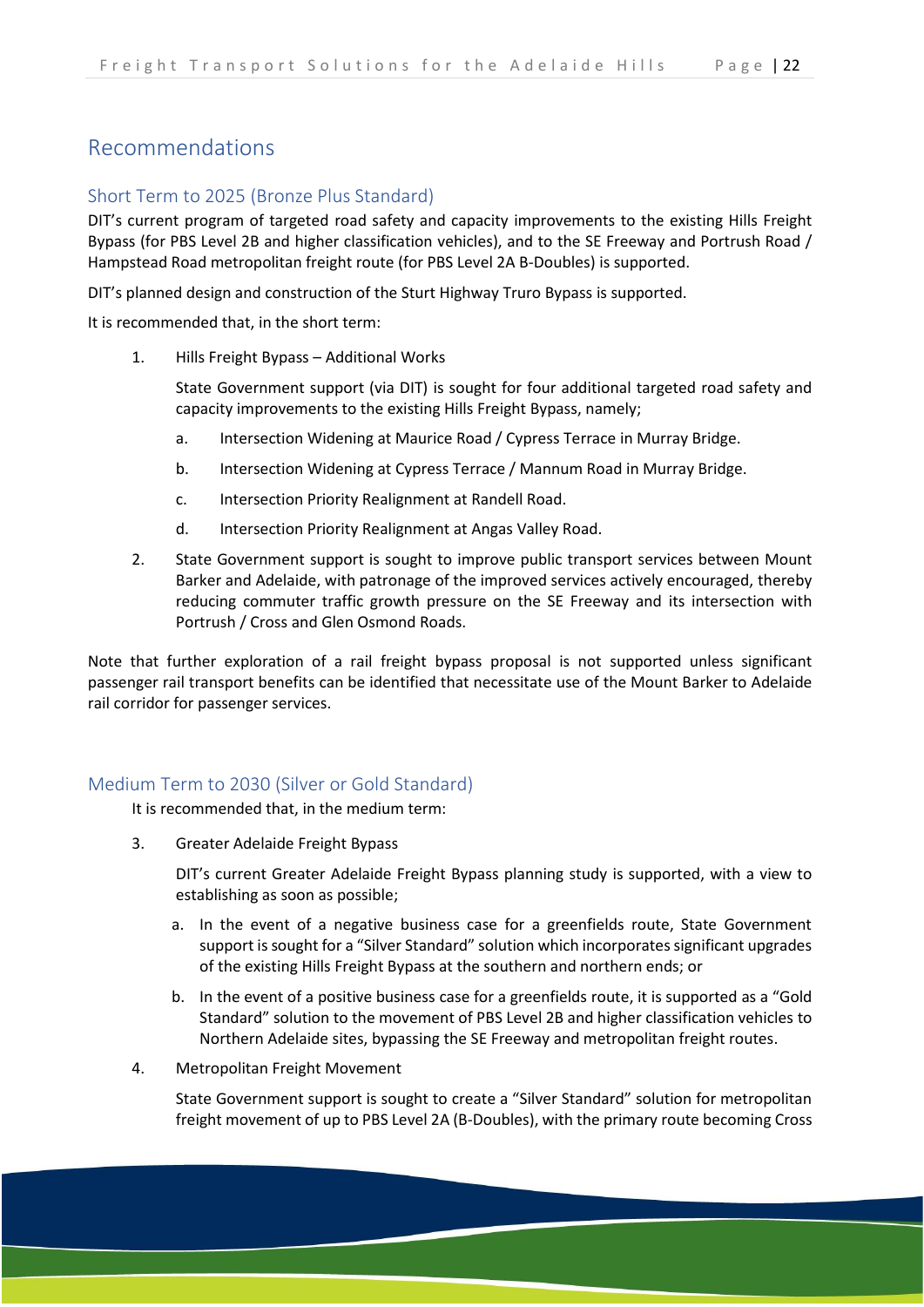Road and a completed North-South Corridor. Subject to further planning studies, this should include the following:

- a. Grade separation of elements of the SE Freeway / Portrush Road / Cross Road / Glen Osmond Road intersection, particularly to prioritise the SE Freeway / Cross Road movement;
- b. DIT's planned upgrade to the Cross Road / Fullarton Road intersection, along with other intersection capacity improvements as traffic performance dictates and funds permit;
- c. Grade separation of the Cross Road rail crossing; and
- d. Suitable linkages for B-Doubles to access the completed North-South Corridor.
- 5. Heavy Vehicle Road User Charging Scheme Trial

Once the appropriate technology is in place, State Government support is sought for a heavy vehicle road user charging scheme trial that incentivises off-peak travel along the SE Freeway, while not supporting heavy vehicle curfews.

### <span id="page-24-0"></span>Summary

Two Working Committees, representing key stakeholders with an interest in the Adelaide Hills Transport Corridor, have worked together with a focus on development of options and making recommendations for improving freight and people transport through the Adelaide Hills.

This report provides a synopsis of recommendations that all stakeholders can refer to including government, government departments and agencies. The five key recommendations for improvement to freight transport through the Adelaide Hills divide between;

- Short-term, high cost-benefit (Bronze Plus) improvements to capacity and safety; and
- Medium-term (Silver) improvements to capacity and safety.

Some long-term, high cost (Gold) improvements to capacity have been considered, but mostly discounted unless detailed planning studies and business case development currently underway through DIT should prove otherwise.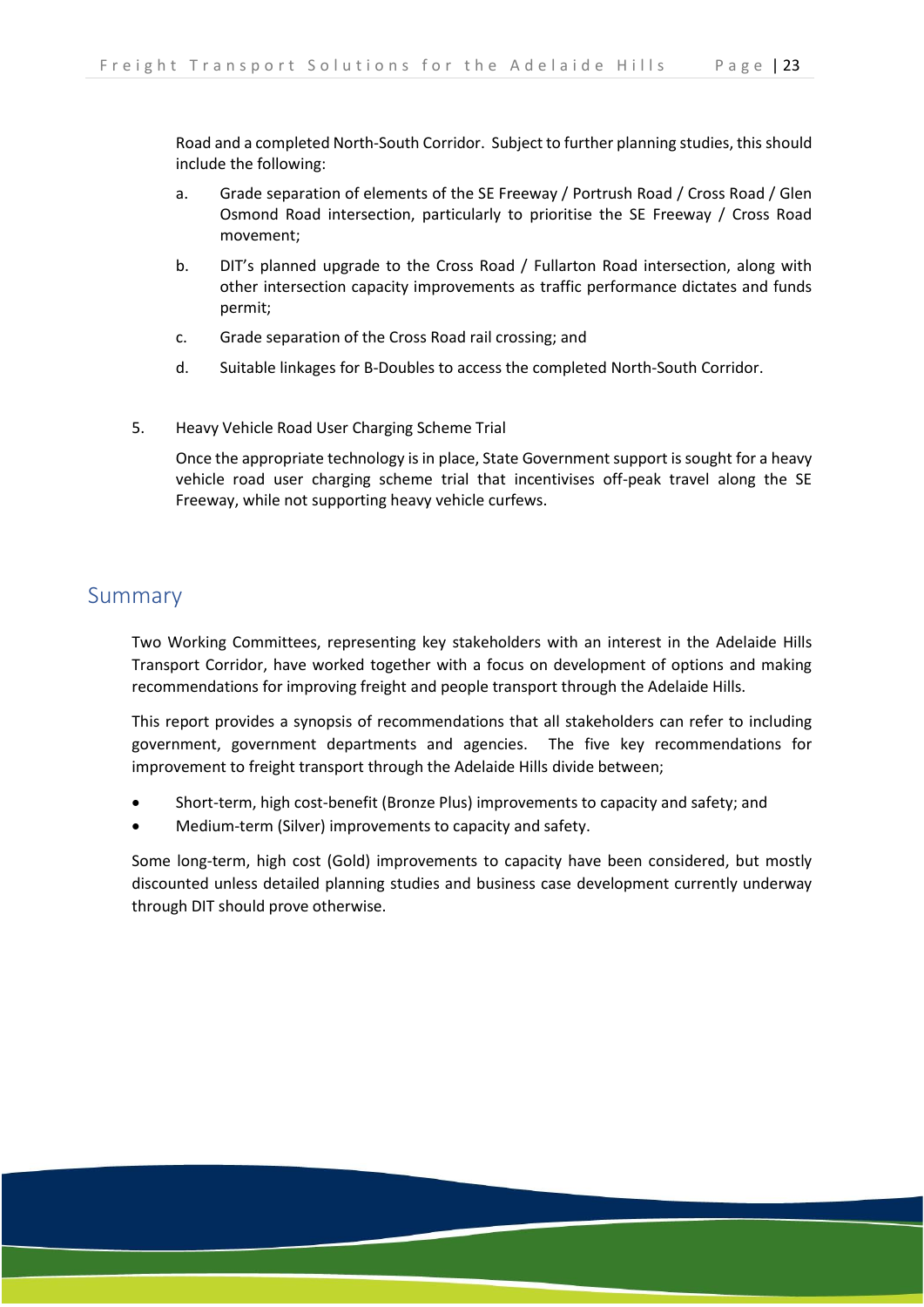## <span id="page-25-0"></span>Appendix 1A: Initial Workshop Invitees/Participants

| <b>Name</b>             | <b>Position</b>                                                 | Organisation                           |
|-------------------------|-----------------------------------------------------------------|----------------------------------------|
| Adrian Teaha (A)        | Rail Policy Manager                                             | Australian Rail Track Corporation      |
| Andrew Aitken           | <b>Chief Executive Officer</b>                                  | Adelaide Hills Council                 |
| <b>Andrew Stuart</b>    | <b>Chief Executive Officer</b>                                  | Mount Barker District Council          |
| Ben Fee (A)             | <b>Chief Executive Officer</b>                                  | RDA Murraylands and Riverland          |
| Cathy Allen             | General Manager - SA - Bus                                      | Keolis Downer                          |
| Charles Mountain        | Senior Manager Safety & Infrastructure                          | <b>RAA</b>                             |
| Chris Haskas            | <b>Manager Engineering</b>                                      | The City of Mitcham                    |
| Damien Cooke            | Chief Executive Officer and Director                            | <b>RDA AHFKI</b>                       |
| Daryll Conlon           | <b>Head of Operations</b>                                       | <b>Keolis Downer</b>                   |
| David Lovell            | Deputy CE                                                       | Infrastructure SA                      |
| Evan Knapp              | <b>Executive Officer</b>                                        | South Australian Freight Council       |
| <b>Graeme Martin</b>    | <b>Executive Officer</b>                                        | Southern and Hills LGA                 |
| Henry To                | Manager Infrastructure Strategy                                 | Australian Rail Track Corporation      |
| James Sexton            | Chair                                                           | <b>RDA AHFKI</b>                       |
| Jarrod Bielby           | Regional Manager - Infrastructure                               | RDA Murraylands and Riverland          |
| Jim Nikas (A)           | <b>Business Development Manager</b>                             | <b>Keolis Downer</b>                   |
| John Ashcroft           | <b>Board Member</b>                                             | <b>RDA AHFKI</b>                       |
| John Devney             | Director                                                        | <b>GTA now Stantec</b>                 |
| John Olson              | <b>Managing Director</b>                                        | HDS Australia Pty Ltd                  |
| Karen Raffen            | <b>Chief Executive Officer</b>                                  | <b>RDA Adelaide</b>                    |
| Luigi Rossi             | <b>Principal Consultant</b>                                     | Luigi Rossi & Associates               |
| Marc Voortman           | <b>GM Planning and Development</b>                              | Mount Barker District Council          |
| Mark Hennessy           | <b>Planning Leads</b>                                           | Dept. for Infrastructure and Transport |
| Matthew Vertudaches (A) | <b>Traffic Engineer</b>                                         | <b>RAA</b>                             |
| Melissa Bright          | Manager Economic Development                                    | Adelaide Hills Council                 |
| Michael Sedgman (A)     | <b>Chief Executive Officer</b>                                  | Murray Bridge Council                  |
| Michelle English (A)    | <b>Business Development Manager</b>                             | <b>Flinders Port Holdings</b>          |
| Mike Wilde              | Manager, Network Planning                                       | Dept. for Infrastructure and Transport |
| Peter Tsokas            | <b>Chief Executive Officer</b>                                  | City of Unley                          |
| <b>Phil Burton</b>      | General Manager Infrastructure                                  | Mount Barker District Council          |
| Rob Kerin               | Chair                                                           | <b>RDA South Australia</b>             |
| Rod Hook                | Partner                                                         | Rod Hook and Associates                |
| Scott McKay             | Founder and Principal                                           | <b>Flywheel Advisory</b>               |
| Steve Shearer (A)       | <b>Executive Officer</b>                                        | <b>SA Road Transport Association</b>   |
| <b>Steve Shotton</b>    | Regional Development Manager                                    | <b>RDA AHFKI</b>                       |
| Wayne Buckerfield       | Executive Director, Transport Planning &<br>Program Development | Dept. for Infrastructure and Transport |

(A) Apology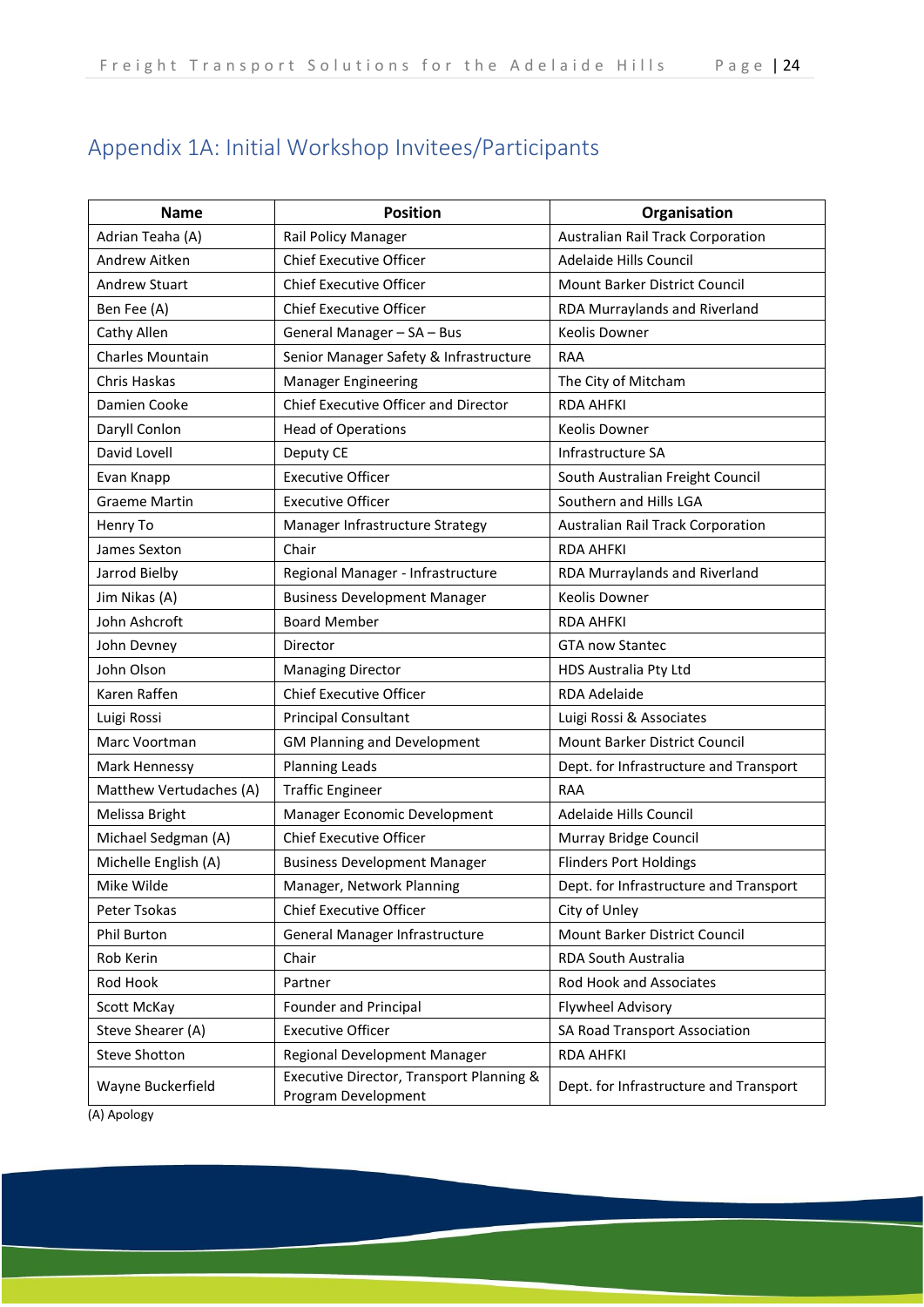## <span id="page-26-0"></span>Appendix 1B: Freight Transport Working Committee

| <b>Name</b>             | <b>Position</b>                             | Organisation                                    |
|-------------------------|---------------------------------------------|-------------------------------------------------|
| <b>Charles Mountain</b> | Senior Manager Safety & Infrastructure      | <b>RAA</b>                                      |
| Damien Cooke            | <b>Chief Executive Officer and Director</b> | <b>RDA AHFKI</b>                                |
| Evan Knapp              | <b>Executive Officer</b>                    | South Australian Freight Council                |
| <b>Graeme Martin</b>    | <b>Executive Officer</b>                    | Southern and Hills Local Government Association |
| Henry To                | Manager Infrastructure Strategy             | <b>Australian Rail Track Corporation</b>        |
| Jarrod Bielby           | Regional Manager - Infrastructure           | RDA Murraylands and Riverland                   |
| John Olson (Chair)      | <b>Managing Director</b>                    | HDS Australia Pty Ltd                           |
| Karen Raffen            | <b>Chief Executive Officer</b>              | RDA Adelaide                                    |
| Mike Wilde              | Manager, Network Planning                   | Department for Infrastructure and Transport     |
| Scott McKay             | Founder and Principal                       | <b>Flywheel Advisory</b>                        |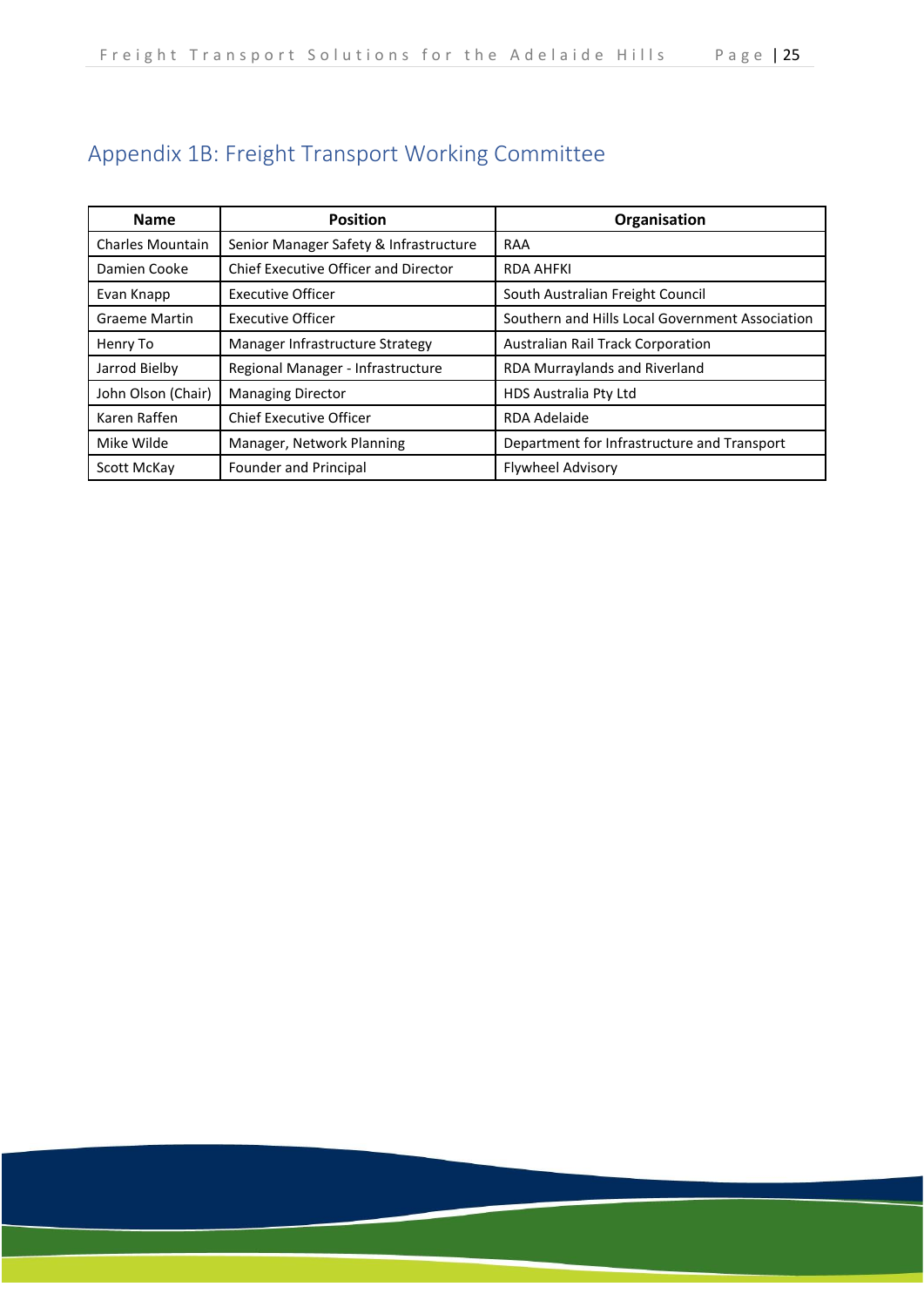## <span id="page-27-0"></span>Appendix 2: Related Work

#### <span id="page-27-1"></span>Related Studies

- Regional Road Assessment Adelaide Hills, 2020, RAA
- Regional Road Assessment South Eastern Freeway, 2020, RAA
- Hahndorf Township Traffic Planning and Interchange Study, Jacob 2020
- GlobeLink, 2019, KPMG/AECOM
- Regional Public Transport Study, 2019, RDA AHFKI
- Northern Rail Bypass Scoping Study, 2018, RDA AHFKI / Tonkin
- Southern & Hills Local Government Association, 2020 Transport Plan 2015 Update (HDS)
- The Integrated Transport and Land Use Plan, Government of South Australia, 2013
- Adelaide Rail Freight Movements Study, 2010, GHD

#### <span id="page-27-2"></span>Relevant Plans

- 20 Year State Infrastructure Strategy ISA 2020
- The 30-Year Plan for Greater Adelaide 2017 Update. Department of Planning, Transport and Infrastructure, Adelaide, South Australia, 2017.
- The Integrated Transport and Land Use Plan, Department of Planning, Transport and Infrastructure, Adelaide, South Australia, July 2015. (no longer State Government policy)

#### <span id="page-27-3"></span>Department Infrastructure and Transport

Planning Studies & Upgrades: Transport Network Planning Studies Program 2020-21

- Crafers and Verdun Park and Rides
- Bus Corridor Improvements Glen Osmond Road
- Intersection Efficiency Portrush Road/South Eastern Freeway/Cross Road intersection
- Corridor Planning South Eastern Freeway

#### Other Studies

- Greater Adelaide Freight Bypass Business Case
- Bus Rapid Transit Strategy and Investment Plan
- Public Transport Infrastructure Strategy, 10-year plan and selected preliminary business cases
- RAV Network expansion strategy
- Adelaide Hills Bus Rapid Transit (City to Mt Barker)
- Hahndorf Township Strategic Traffic Planning Study
- SE Freeway Freight Corridor Plan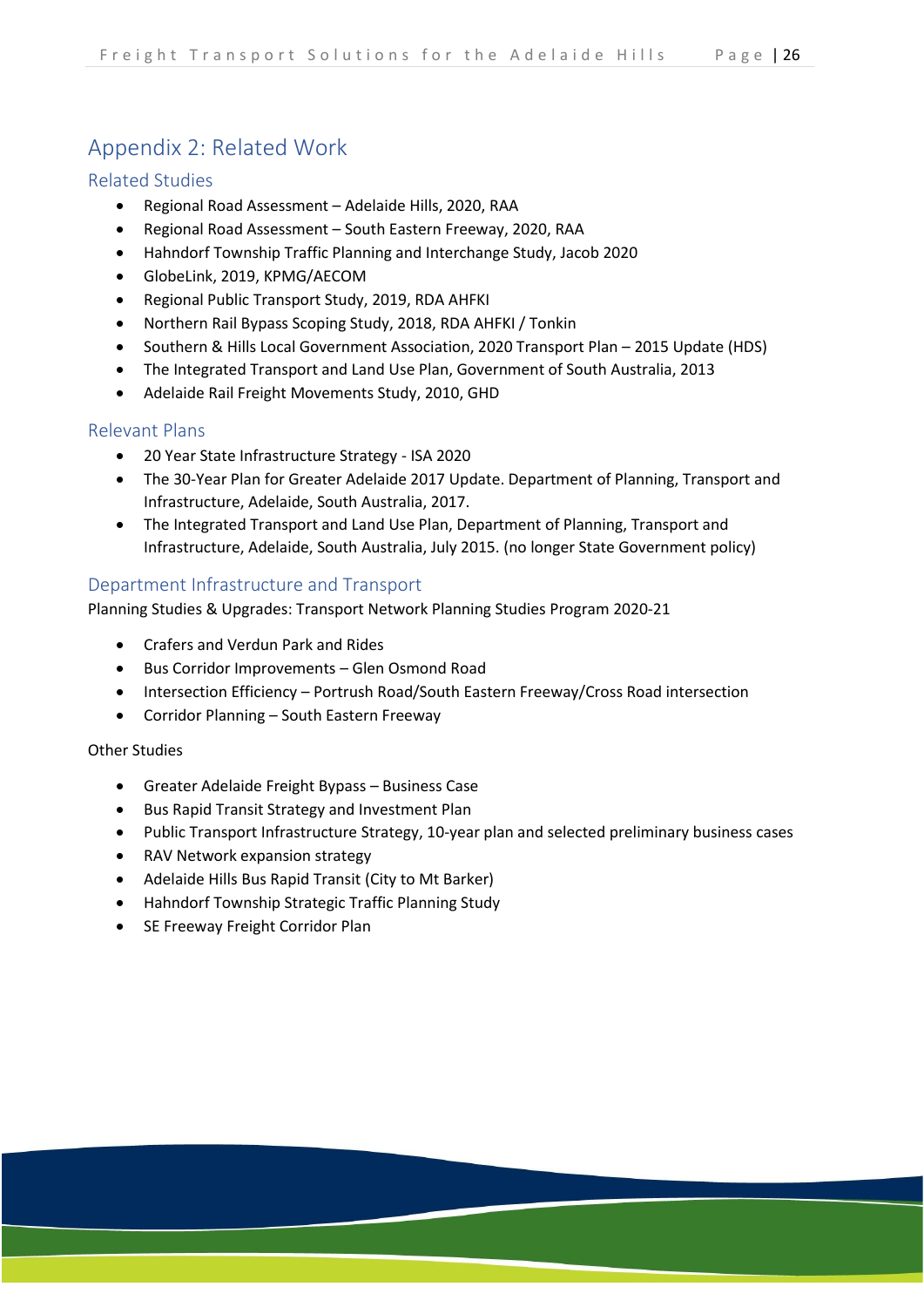## <span id="page-28-0"></span>Appendix 3: Current Infrastructure Upgrade Projects

#### **Department Infrastructure and Transport: committed and/or recently completed projects:**

- Glen Osmond and Fullarton Roads Intersection Upgrade
- Heysen Tunnels refit and upgrade
- [Keeping Metro Traffic Moving](https://dit.sa.gov.au/__data/assets/pdf_file/0018/542160/Keep_Metro_Traffic_Moving_May_2018.pdf)
	- o Bus Indents on Glen Osmond Road to improve travel time for express buses and general traffic
	- o Extended Clearway and Parking Restrictions Glen Osmond Rd, Greenhill Road to Portrush Road
- South Eastern Freeway Pavement Rehabilitation: Crafers to Tollgate
- Mount Barker On-demand Bus Trial